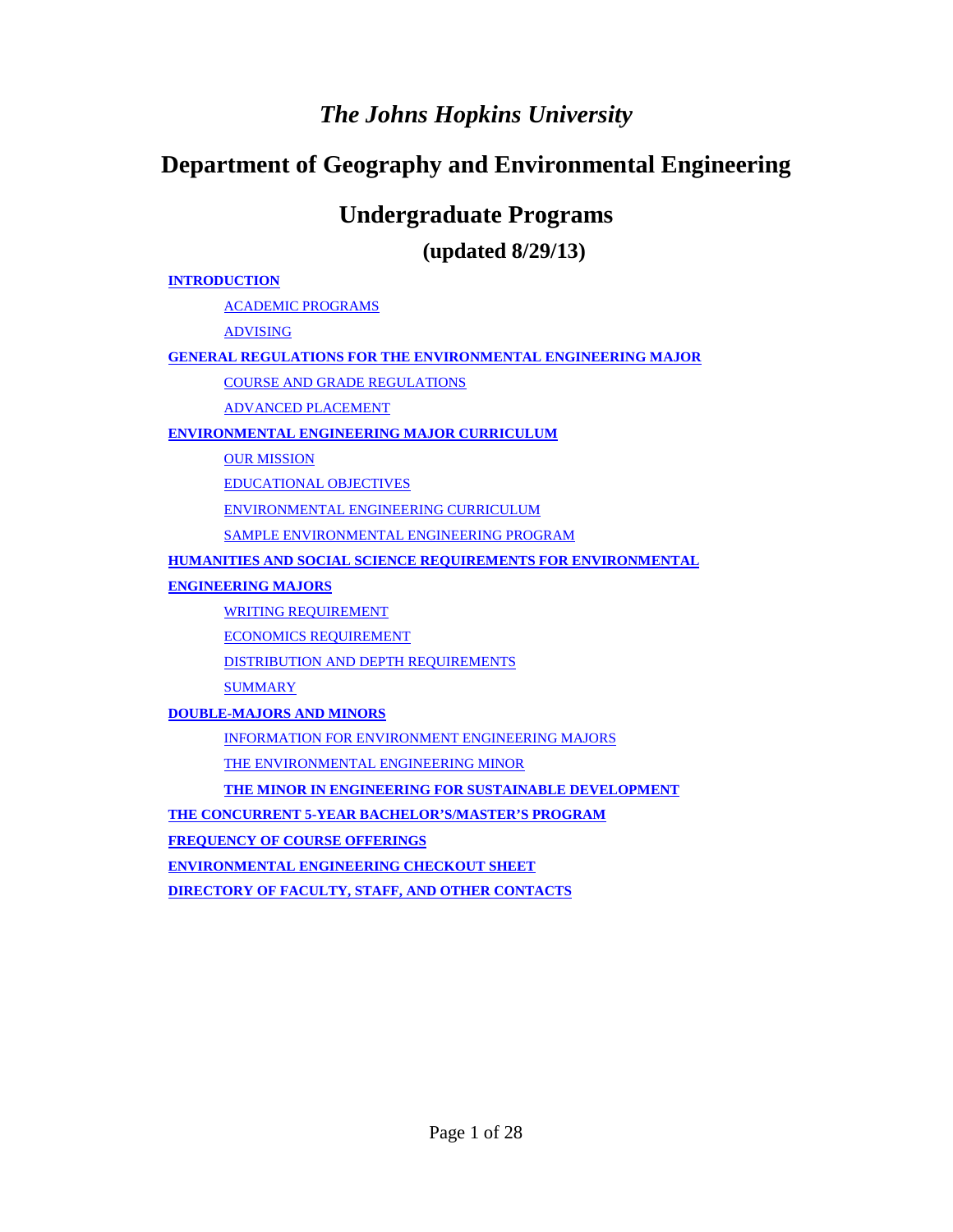# **INTRODUCTION**

The field of Environmental Engineering is dedicated to the study and amelioration of environmental problems. Such problems are complex and multifaceted, and successful solutions must operate within the constraints imposed by societal concerns. As a result, the discipline of Environmental Engineering is a highly interdisciplinary endeavor.

**The B.S. in Environmental Engineering degree program is accredited by the Engineering Accreditation Commission of ABET, http://www.abet.org.**

## **Program Objectives**

The Program in Environment Engineering educates students to think critically, communicate clearly, and collaborate effectively as they apply the fundamental scientific principles of engineering to environmental problems. We emphasize the importance of intellectual growth, professional ethics, and service to society. Our graduates are prepared to be successful

- (1) engineering professionals in private and governmental organizations, and
- (2) students in the best graduate programs.

Our program was implemented for the first time during the 2002-2003 academic year and is intended to provide a strong foundation in the physical, chemical and biological sciences, as well as in mathematics, engineering science and engineering design. It is broad and flexible enough to accommodate students with a variety of interests in Environmental Engineering. This training should provide an ideal preparation for future employment in business or industry or for subsequent training at the graduate level, either in Environmental Engineering or in a field such as environmental law, public health, or medicine.

### *Academic Programs*

The Department of Geography and Environmental Engineering offers the following programs for undergraduates at Johns Hopkins:

- $\triangleright$  The Bachelor of Science in Environmental Engineering program is designed to provide students with a broadly based yet rigorous education in the fundamental subjects central to the field, in a milieu that fosters development of a spirit of intellectual inquiry and the problem-solving skills required to address the open-ended issues characteristic of the real world.
- $\triangleright$  The Minor in Environmental Engineering is designed to allow engineering students to pursue an interest in this field and to incorporate aspects of environmental engineering into careers in other engineering disciplines.
- $\triangleright$  The Minor in Environmental Science is designed to encourage and facilitate studies in environmental science by students completing degrees in other science and engineering disciplines.
- $\triangleright$  The Minor in Engineering for Sustainable Development is designed to expose students to some of the key issues related to development, methods of information-gathering in diverse and difficult settings, and working effectively with non-engineers on complex problems.

### *Advising*

The Department's coordinator for undergraduate advising is: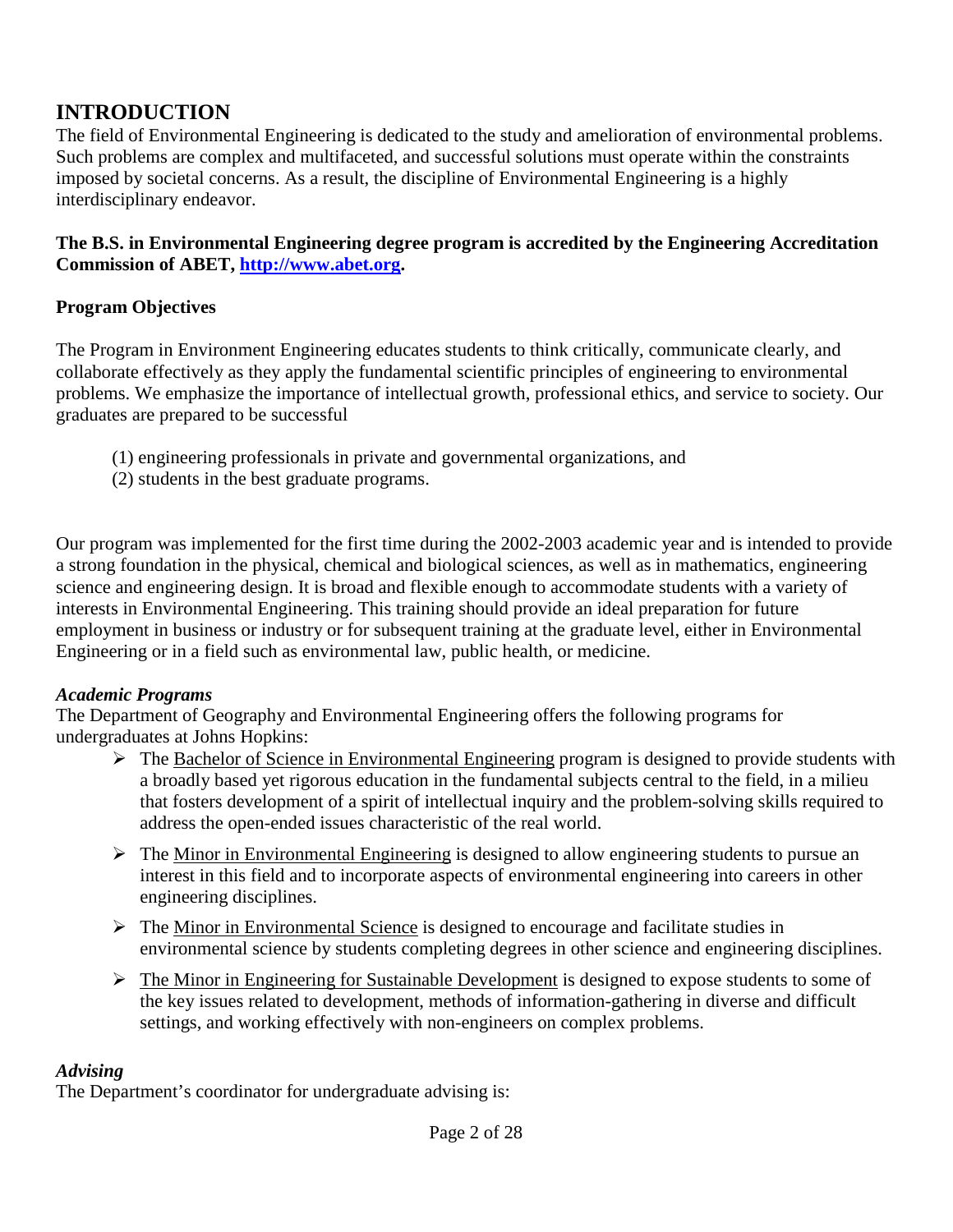**Professor Ben Hobbs 208 Ames Hall 3400 N. Charles Street Baltimore, MD 21218 (410) 516-4681, bhobbs@jhu.edu**

#### back to top

The Department's Program Director for the Minor in Engineering for Sustainable Development is:

#### **Professor Erica Schoenberger Dept of Geography and Environmental Engineering 501 Ames Hall 410-516-6158, ericas@jhu.edu**

All undergraduate students majoring in Environmental Engineering must follow a program approved by a faculty member in the Department who is appointed as the student's advisor. It is the responsibility of the student to initiate and attend regular meetings with the advisor.

Each student must meet with his/her advisor at least twice a semester to:

- plan or make changes to his/her course schedule,
- discuss requirements for the major, and
- discuss any problems that relate to academics or academic performance.

For example, a meeting with the advisor approximately four weeks after classes begin provides a useful time to inform the advisor of potential difficulties or problems in individual courses. The second meeting with the advisor would typically occur towards the end of the semester during advising week.

IMPORTANT NOTE: All Environmental Engineering Majors must fill out and obtain their advisor's signature on a checkout sheet at the beginning of each semester. Submit signed check out sheets to DoGEE in person (Ames Hall 313) or via email (dogee@jhu.edu) prior to registering each semester. **A blank copy of this mandatory checkout sheet can be found at the end of this Advising Manual.**

Note **that undergraduate advising week is the week BEFORE undergraduate registration week.** Please schedule an appointment with your advisor, since he or she will likely have a particularly busy schedule during this time. For more information on how to register, important announcements, and deadlines please visit http://www.jhu.edu/registr/notices\_undergrad.html

### **Responsible Conduct of Research Course**

#### http://eng.jhu.edu/wse/page/conduct-of-research-training

Any undergraduate student (from any school) cannot begin receiving payment from the Whiting School of Engineering to conduct research until he/she has completed the online training course in Responsible Conduct of Research (AS.360.624). Students must present a certificate of course completion (which can be printed or saved electronically) to the department/center administrator for verification. [EXCEPTION: Undergraduate students on NIH training grants<sup>\*</sup> must complete the in-person training course (AS.360.625, not the online course) at the first available opportunity and may be placed on payroll before the course is completed. This course is offered during the summer, fall, intersession, and spring sessions. (A course description can be found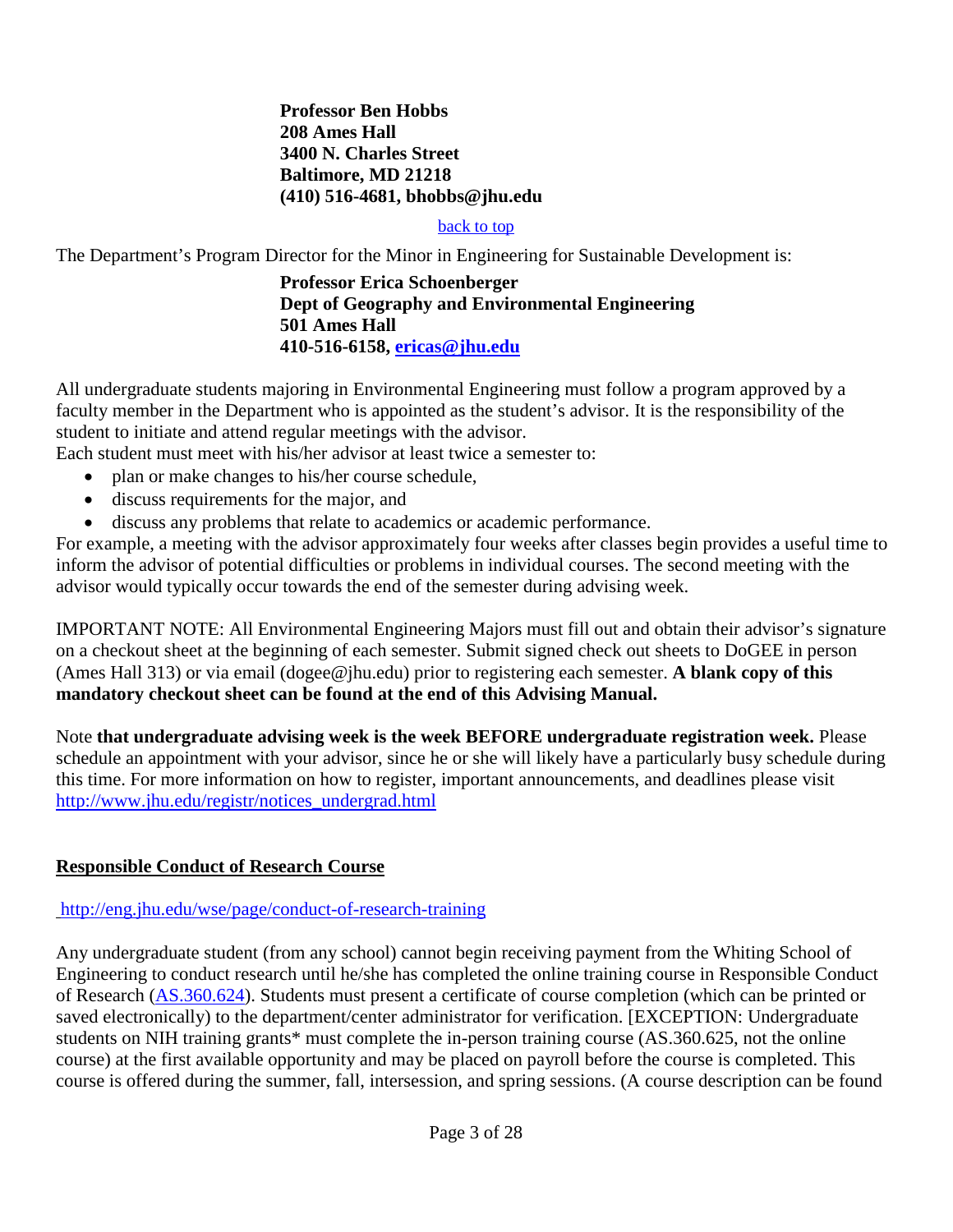in ISIS.) During the appropriate online registration periods, students can register for the in-person course via ISIS. Outside of the online registration periods, students must visit the Office of the Registrar to enroll.] NOTE: Undergraduate students who must complete Responsible Conduct of Research training will not receive a diploma until course completion is verified. Please contact your Sr. Academic Program Coordinator if you have questions about this course.

#### back to top

# **GENERAL REGULATIONS FOR THE ENVIRONMENTAL ENGINEERING MAJOR**

All undergraduate students majoring in Environmental Engineering must follow a program approved by a faculty member in the Department who is appointed as the student's advisor.

## *Course and Grade Regulations*

The Department of Geography and Environmental Engineering requires that all courses taken after the first semester of the freshman year and counted toward the 125 credits required for Environmental Engineering be taken for a letter grade (that is, they may not be taken with the Satisfactory/Unsatisfactory option). The University regulations can be found in the JHU catalog. Whereas the University allows one S/U course each semester *outside the student's major*, the Department does not allow any S/U courses (except those in the first semester of the Freshman year) to count toward the requirements for graduation.

Further, the Department of Geography and Environmental Engineering requires that grades of C- or better be obtained in all required Engineering, Mathematics and Science courses (i.e., grades of D or D+ will not be accepted). This also applies to required electives in those three areas. No more than ten D credits may be counted toward graduation requirements.

According to University regulations, no more than 12 credits completed prior to matriculation or in summer sessions at other accredited colleges or universities may be accepted. Transfer students are not subject to this restriction. They must obtain credit for courses they wish to transfer during their first year at Hopkins. University regulations also require a minimum of two years residence for a Hopkins degree.

## *Advanced Placement*

Johns Hopkins University grants credit for many Advanced Placement (AP) examinations. If you took AP exams, please have your scores sent to Johns Hopkins University as soon as possible. AP scores will be entered on your academic record upon receipt. The Whiting School's Office of Academic Affairs decides what AP credits can be counted toward an engineering degree. Please visit the link below if you have questions about your AP credits:

### http://engineering.jhu.edu/academic-advising/

CHEMISTRY: A score of four or five on the AP Chemistry exam exempts a student from taking the Intro Chemistry I and II sequence (030.101, 030.102). In that case, Chemistry Lab is waived.

PHYSICS: A score of four or five on Physics C (parts one and two) exempts a student from the Physics I and II sequence (171.101, 171.102), **but the corresponding Physics Labs (173.111, 173.112) are required.** No AP credit is awarded for Physics B. For additional information about AP credits, please consult your Engineering 101 Program Planning Guide provided by the Whiting School of Engineering.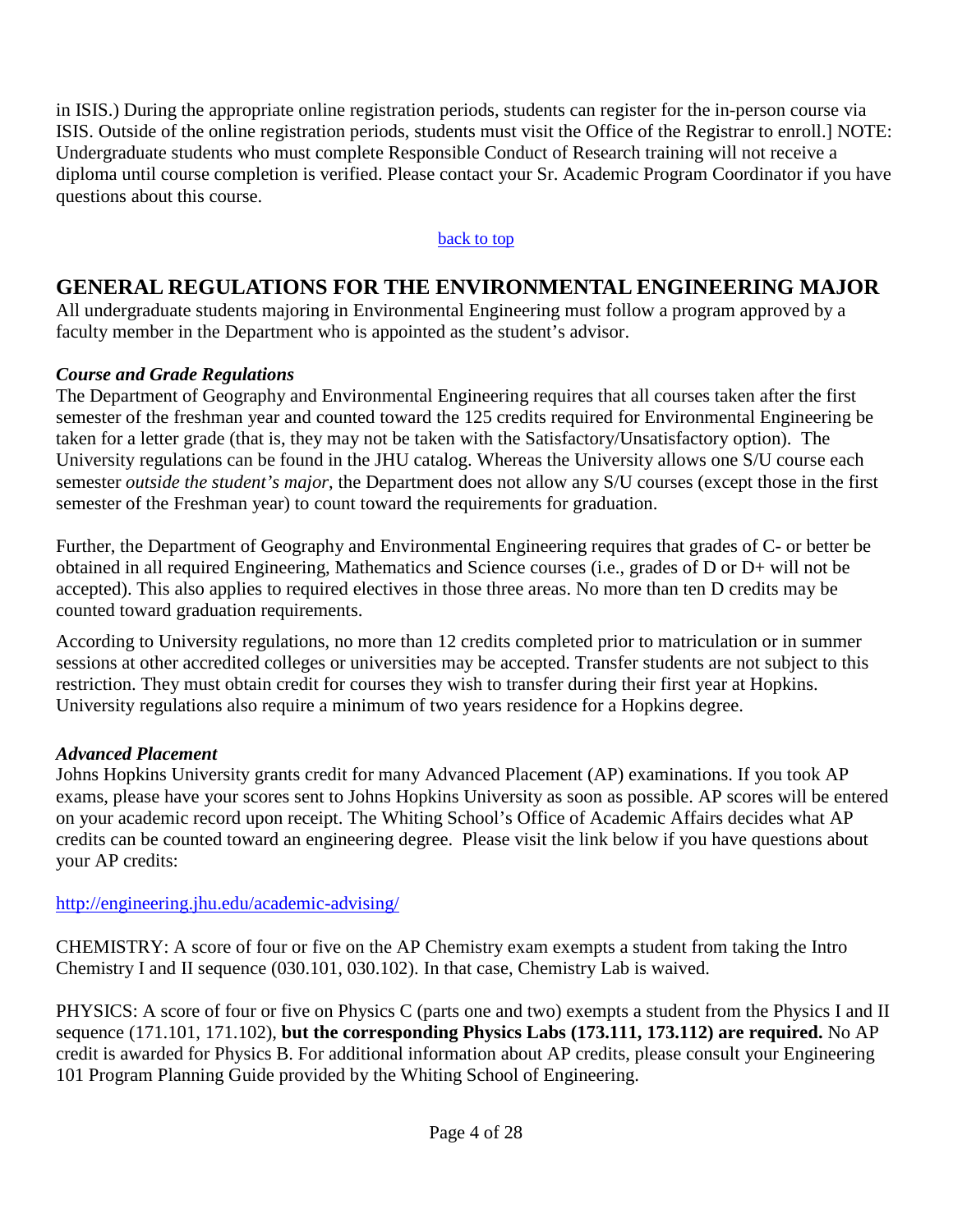BIOLOGY: AP Biology credits may only count towards satisfying an introductory required biology class (100 level). Please note that AP Biology credits may not satisfy the Ecology course requirement.

#### back to top

# **ENVIRONMENTAL ENGINEERING MAJOR CURRICULUM**

#### *Our Mission*

The mission of the environmental engineering undergraduate program is to provide students a broadly based yet rigorous education in the fundamental subjects central to the field, in a milieu that fosters a spirit of intellectual inquiry and the development of problem-solving skills required to address the open-ended issues characteristic of environmental engineering problems. The fundamental subjects include the physical, chemical, biological, and social sciences; mathematics; engineering science; the principles of environmental engineering; and the art and science of engineering design. This training is meant to prepare students for future employment as professional engineers, and for subsequent training at the graduate level, either in Environmental Engineering, other engineering and scientific fields, or professions such as business, law, public health, and medicine.

### *Educational Objectives*

The Program in Environment Engineering educates students to think critically, communicate clearly, and collaborate effectively as they apply the fundamental scientific principles of engineering to environmental problems. We emphasize the importance of intellectual growth, professional ethics, and service to society. Our graduates are prepared to be successful

- (1) engineering professionals in private and governmental organizations, and
- (2) students in the best graduate programs.

## *Student Outcomes*

The undergraduate environmental engineering program is designed to produce environmental engineering graduates who:

- $\triangleright$  Understand the principles upon which engineering practice is based, including mathematics and scientific computation; engineering science; and relevant principles of the physical, chemical, biological, and social sciences;
- $\triangleright$  Have knowledge and skills to design, conduct, and evaluate experiments;
- $\triangleright$  Understand the need for multidisciplinary approaches to engineering solutions to environmental problems, and the cross-media (air, water, soil) nature of environmental problems, and have a practical understanding of the social nature of environmental problems and their potential engineering solutions;
- $\triangleright$  Demonstrate critical thinking skills and an ability for independent study needed to engage in life-long learning;
- $\triangleright$  Possess knowledge and skills to identify, formulate, and implement solutions to engineering problems using modern engineering tools and synthesizing different fields of knowledge;
- $\triangleright$  Can communicate effectively both orally and in writing, and collaborate in multidisciplinary teams;
- $\triangleright$  Are broadly educated to understand contemporary issues and the policy context in which environmental engineering is practiced in modern society;
- $\triangleright$  Have access to specialized training through coursework and research; and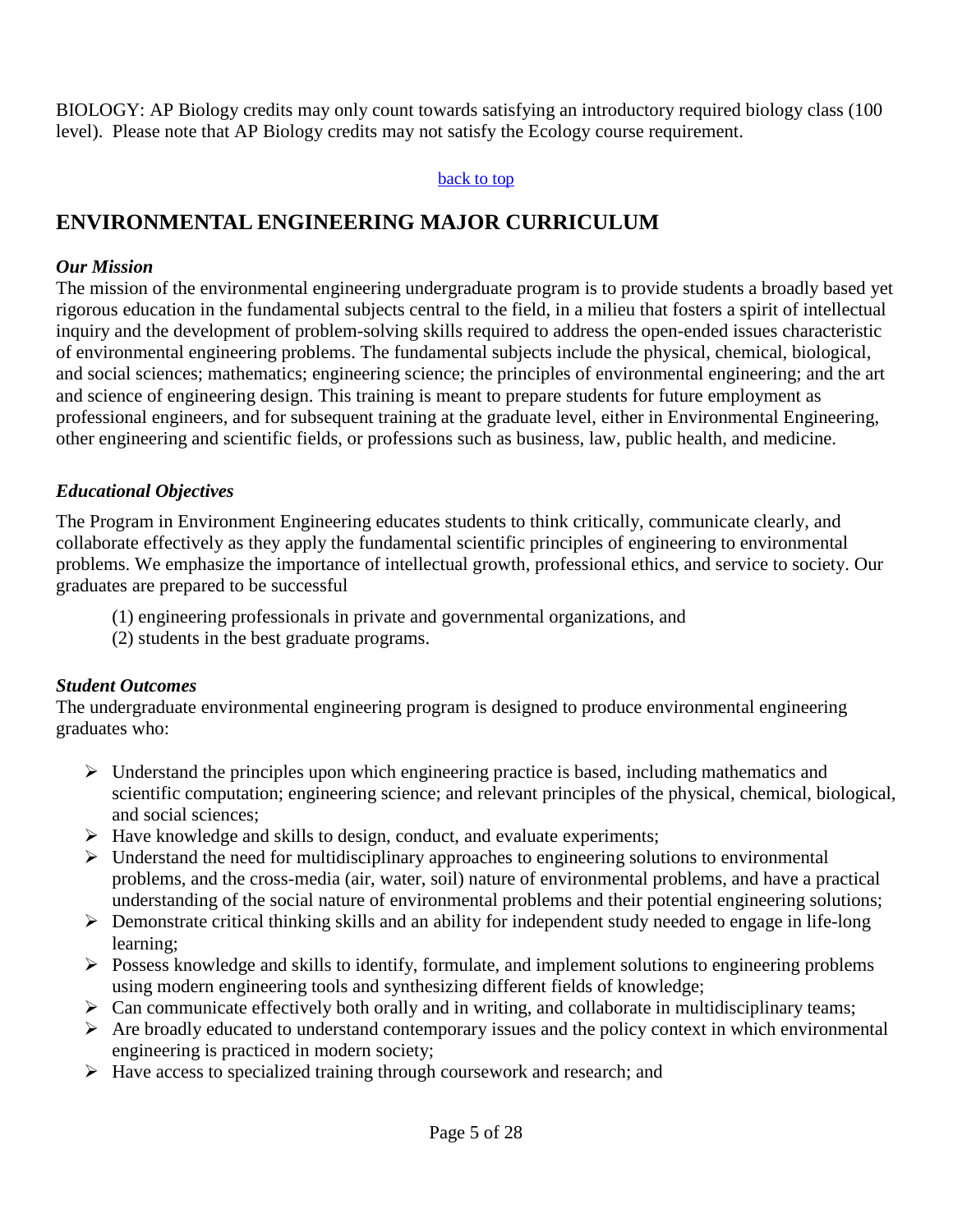$\triangleright$  Understand professional ethics and the value of service through participation in technical activities and in professional organizations.

#### back to top

### *Environmental Engineering Curriculum*

With the assistance of a faculty advisor, each student will plan a curriculum suited to his or her ultimate career goals. The program also encourages individual study and research. The program of study we have designed satisfies the Accreditation Board for Engineering and Technology (ABET) criteria, and we are an ABET approved program. Advanced training through participation in a senior design project involves synthesizing information from more than one field to solve real-world problems.

#### **Focus Areas within the Environmental Engineering Major**

Students must select among four different focus areas:

- Environmental Management and Economics
- Environmental Engineering Science
- Environmental Transport
- Environmental Health Engineering

The Environmental Engineering curriculum is structured as follows, and involves a total of 125 credits:

#### Mathematics (M) with a focus on applications (19 credits)

#### *Required Courses:*

110.108 Calculus I (Physical Sciences and Engineering)

110.109 Calculus II (Physical Sciences and Engineering)

110.202 Calculus III (Physical Sciences and Engineering) or 110.211 Honors

Multivariable Calculus and Linear Algebra

550.291 Linear Algebra and Differential Equations or 110.302 Differential

### Equations with Applications

An advanced course (300 level or higher) in probability and statistics (The Department of Applied Mathematics and Statistics offers a number of suitable courses)

### Basic Science (BS) (24-25 credits)

### *Required Courses:*

- 171.101 General Physics for Physical Science Majors I
- 171.102 General Physics for Physical Science Majors II
- 173.111 General Physics Laboratory I
- 173.112 General Physics Laboratory II
- One year of introductory chemistry (e.g., 030.101 Introductory Chemistry I and 030.102 Introductory Chemistry II)
- 030.105 Introductory Chemistry Laboratory I
- 030.106 Introductory Chemistry Laboratory II

570.205 Ecology

An additional course in the biological sciences, such as 020.151 General Biology I, or 570.328 Geography and Ecology of Plants.

*Note*: Premedical students could substitute 020.305 Biochemistry, 020.315 Biochemistry Laboratory, 020.306 Cell Biology, and 020.316 Cell Biology Laboratory, for Ecology or General Biology. Premedical students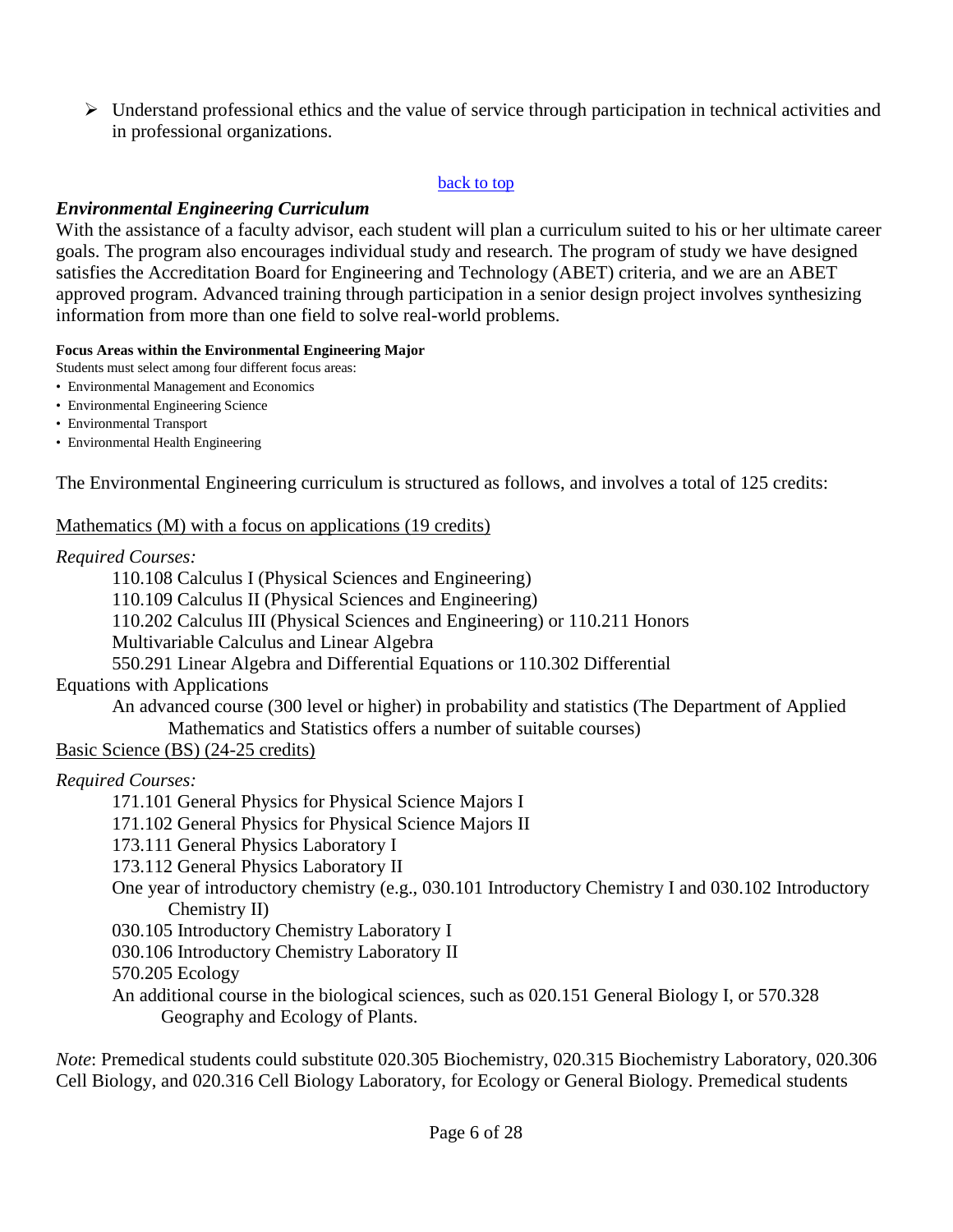should also take additional chemistry courses as electives, such as 030.205 Introductory Organic Chemistry I, 030.206 Introductory Organic Chemistry II, and 030.225 Organic Chemistry Laboratory.

#### back to top

## Humanities and Social Sciences (HS) (18 credits)

A minimum of six courses totaling 18 credits in Humanities or Social Sciences

(catalog code H or S). The six courses must include 1) one course that specifically develops writing skills (e.g., a how to write class), 2) 570.334 Engineering Microeconomics, and 3) four additional H&S courses with at least two at the 300 level or higher. 570.404 and/or 570.406 can be taken as part of these requirements. Please note that the writing course will fulfill one of the two writing intensive courses required by the university (W courses). Note also that most medical schools require a year of English literature and/or composition.

*Required course:*

570.334 Engineering Microeconomics *Elective examples from DoGEE:* 570.406 Environmental History 570.427 Natural Resources, Society, and Environment *Writing course examples:* 220.146 (H, W) Introduction to Science Writing 220.202 (H,W) Introduction to Nonfiction 060.113 or 060.114 Expository Writing (either one; both cannot be counted for H/S credit) 220.105 or 220.106 Introduction to Fiction and Poetry I

## General Engineering (GE) (16 credits)

## *Required courses:*

570.108 Introduction to Environmental Engineering An introductory course in computing (570.210, Introduction to Computation and Mathematical Modeling or an equivalent course) A course in thermodynamics (e.g., 540.203 Engineering Thermodynamics, 510.312 Physical Chemistry of Materials I: Thermodynamics, or 530.231 Mechanical Engineering Thermodynamics) A course in Statics (either 560.201 Statics and Mechanics of Materials or 530.201 Statics and Mechanics of Materials)

570.351 Introduction to Fluid Mechanics

## Design Experience and Engineering Laboratory (D) (9 credits)

## *Required courses:*

570.305 Environmental Engineering Systems Design 570.419, 570.421 Environmental Engineering Design I, II

The Design and Synthesis sequence is a five-credit project course (2 credits fall semester, 3 credits spring semester) and involves a comprehensive study of the engineering design process from problem definition to final design. The course involves team projects that include written and oral presentations. Students will form small teams that will work with local companies or government agencies in executing the project. Prerequisite: senior standing in Environmental Engineering.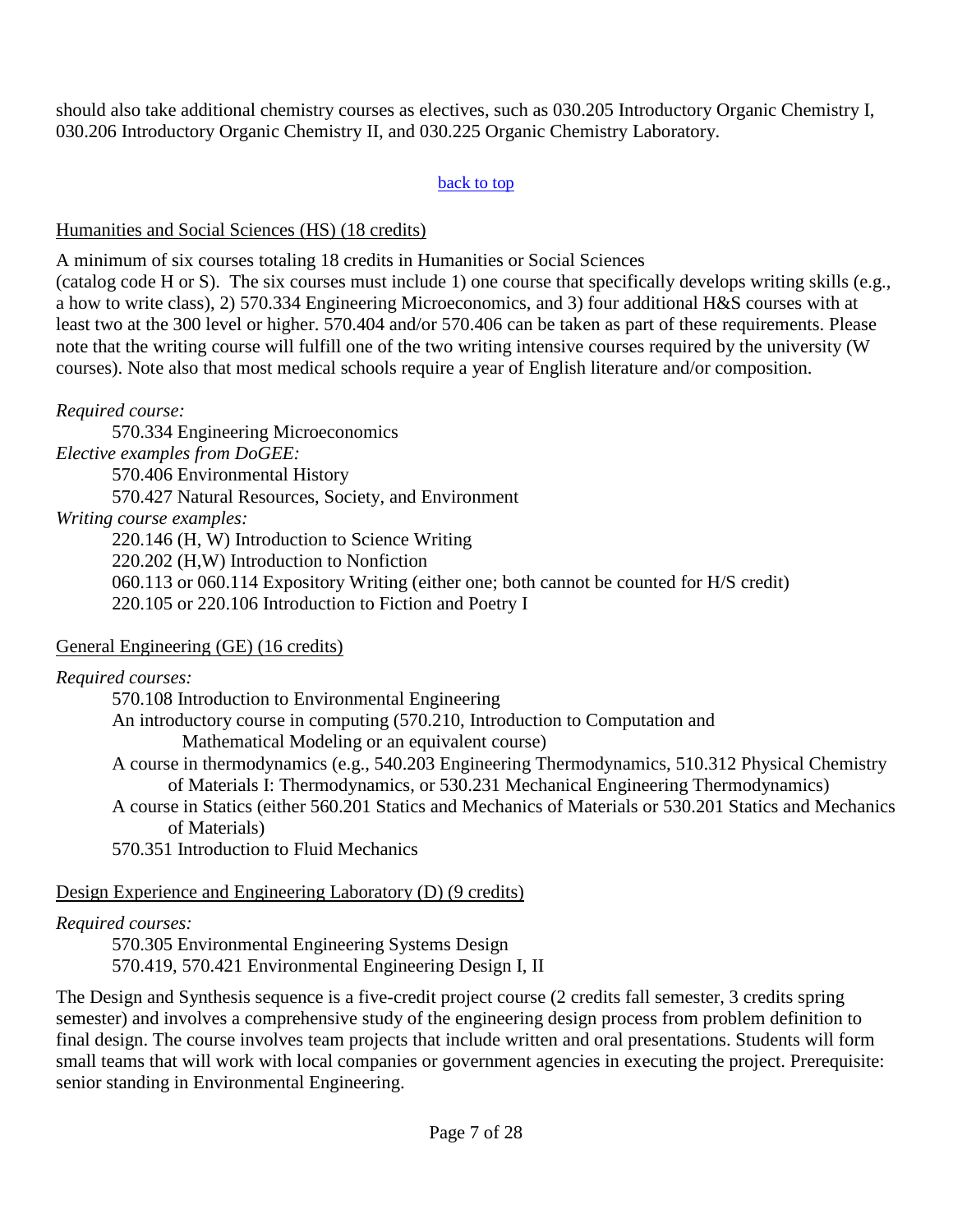Environmental Engineering Requirements (EER) (27 credits)

*Required courses* (15 credits):

570.239 Current and Emerging Environmental Issues 570.301 Environmental Engineering I: Fundamentals 570.302 Environmental Engineering II: Water and Wastewater Treatment 570.304 Environmental Engineering and Science Laboratory 570.353 Hydrology

*Environmental Engineering Electives* (EEE) (12 credits):

Students take at least two courses from one of the following focus areas, and at least one course from two of the other focus areas. Courses to be selected in consultation with advisor. **Any changes in courses must be accompanied by a Waiver/Substitution Form.**

Environmental Management and Economics (Note: 600 level courses require permission of instructor) 570.418/618 Multiobjective Programming and Planning 570.496 Optimization Models in Environmental Systems 570.497 Risk & Decision Analysis 570.490 Solid Waste Engineering and Management 570.491 Hazardous Waste Engineering and Management Environmental Engineering Science 570.411 Engineering Microbiology 570.442 Environmental Organic Chemistry 570.443 Aquatic Chemistry 570.460 Environmental Colloidal Phenomena Environmental Transport 530.328 Fluid Mechanics II 570.423 Principles of Geomorphology 570.432 Sediment Transport and River Mechanics 570.657 Air Pollution Environmental Health Engineering 182.625 Principles of Occupational and Environmental Hygiene\* 182.638 Environmental and Health Concerns in Water Use and Reuse\* 280.350 Fundamentals of Epidemiology 221.624 Urban Health in Developing Countries\* 180.600 Water and Sanitation in Tropical Environments\*

\* These courses are offered on the Bloomberg School of Public Health campus.

Technical Electives (TE) (minimum of 12 credits) (selected in consultation with an advisor)

At least three (E), (Q) or (N) courses at or above the 300 level subject to approval by the department and totaling at least twelve credits. (For ABET requirements at least one from: Solid Waste; Hazardous Waste; Air Pollution; Environmental Health Engineering, if not satisfied as part of the Environmental Engineering electives.) Up to six credits of independent study or research may be applied toward engineering requirements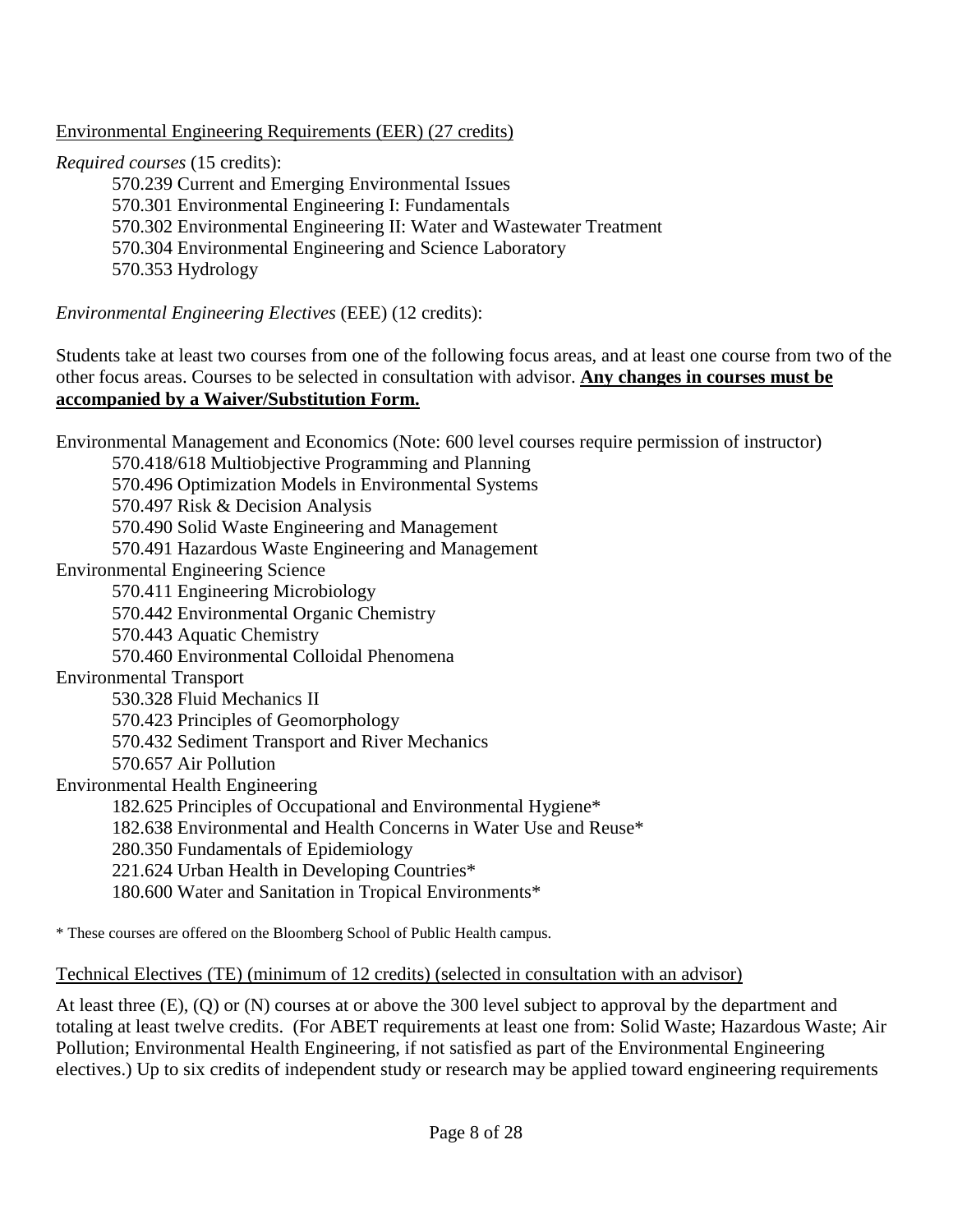(e.g., 570.501/502 Undergraduate Research, 570.505 Undergraduate Independent Study, or 570.499 Senior Thesis). Note earlier comments for premed majors.

It is strongly recommended that students take additional advanced classes in computing and numerical methods. Environmental Engineering Science students are strongly encouraged to take at least one course in organic chemistry (e.g., 030.205 Introductory Organic Chemistry I). The organic chemistry course will meet the Technical Elective requirement.

## **Guidance for Technical Electives for Environmental Engineering Major**

1. Technical electives (TEs) are intended to provide students with courses with technical content and extend mastery in appropriate subject matter.

2. TEs require use of fundamental science or mathematics, have appropriate prerequisites (e.g., university-level calculus, physics, chemistry, or other N or Q courses) and generally at a 300 level or higher.

3. TEs must have the appropriate level of rigor which is defined as encompassing both of the following requirements: (a) 5-10 homework assignments; and (b) a culminating project (final project, group project, paper) or final examination. Lecture-only classes (no homework or exams) will not qualify as a TE for the EE major.

4. TEs require accumulation and depth of analytical skill or knowledge. In general, this precludes survey courses or courses that have no technical prerequisites that are taught by multiple professors or a series of guest lecturers, or cover a broad spectrum of a topic instead of building mastery in one area.

Exceptions are possible only with the approval of either the Departmental Chair or Director of Undergraduate Studies.

back to top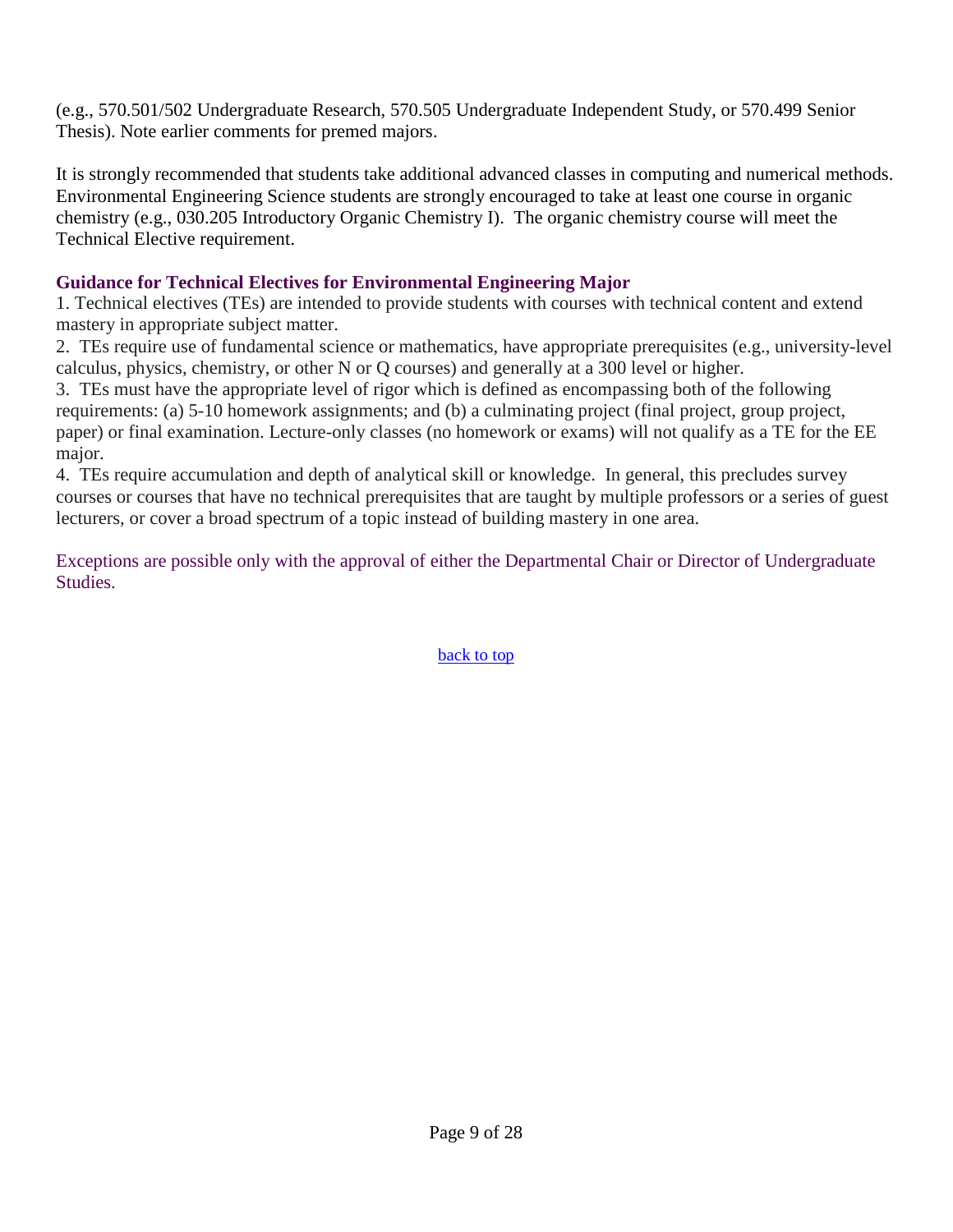# *Sample Environmental Engineering Program*

This program satisfies the Environmental Engineering BS with a concentration area in environmental engineering science. This program is based on the assumption that students have not previously completed A.P. courses in Calculus, Physics, Chemistry, etc.

| Semester 1 |                                                           |                |
|------------|-----------------------------------------------------------|----------------|
|            | 110.108 Calculus I (Physical Sciences and Engineering)    | 4(M)           |
|            | 030.101 Introductory Chemistry I                          | $3$ (BS)       |
|            | 030.105 Introductory Chemistry Laboratory I               | $1$ (BS)       |
|            | 570.108 Introduction to Environmental Engineering         | 3(GE)          |
|            | H/S Elective 1                                            | $3$ (HS)       |
|            | Total                                                     | 14             |
| Semester 2 |                                                           |                |
|            | 110.109 Calculus II (Physical Sciences and Engineering)   | 4(M)           |
|            | 030.102 Introductory Chemistry II                         | $3$ (BS)       |
|            | 030.106 Introductory Chemistry Laboratory II              | $1$ (BS)       |
|            | 171.101 General Physics for Physical Sciences Majors I    | 4(BS)          |
|            | 173.111 General Physics Laboratory I                      | $1$ (BS)       |
|            | 570.210 Intro. to Computation and Math. Modeling          | 3(GE)          |
|            | Total                                                     | 16 (Annual 30) |
|            | Second year                                               |                |
| Semester 1 |                                                           |                |
|            | 550.291 Linear Algebra and Differential Equations         | 4(M)           |
|            | 171.103 General Physics for Physical Science Majors II    | 4(BS)          |
|            | 173.112 General Physics Laboratory II                     | $1$ (BS)       |
|            | 560.201 Statics and Mechanics of Materials                | $4$ (GE)       |
|            | 570.205 Ecology                                           | $3$ (BS)       |
|            |                                                           |                |
|            | Total                                                     | 16             |
| Semester 2 |                                                           |                |
|            | 110.202 Calculus III (Calculus of Several Variables)      | 4(M)           |
|            | 510.312 Physical Chemistry of Materials I: Thermodynamics | 3(GE)          |
|            | 570.239 Current and Emerging Environmental Issues         | $3$ (EER)      |
|            | H/S Elective 2                                            | $3$ (HS)       |
|            | H/S Elective 3                                            | $3$ (HS)       |
|            | Total                                                     | 16 (Annual 32) |
|            |                                                           |                |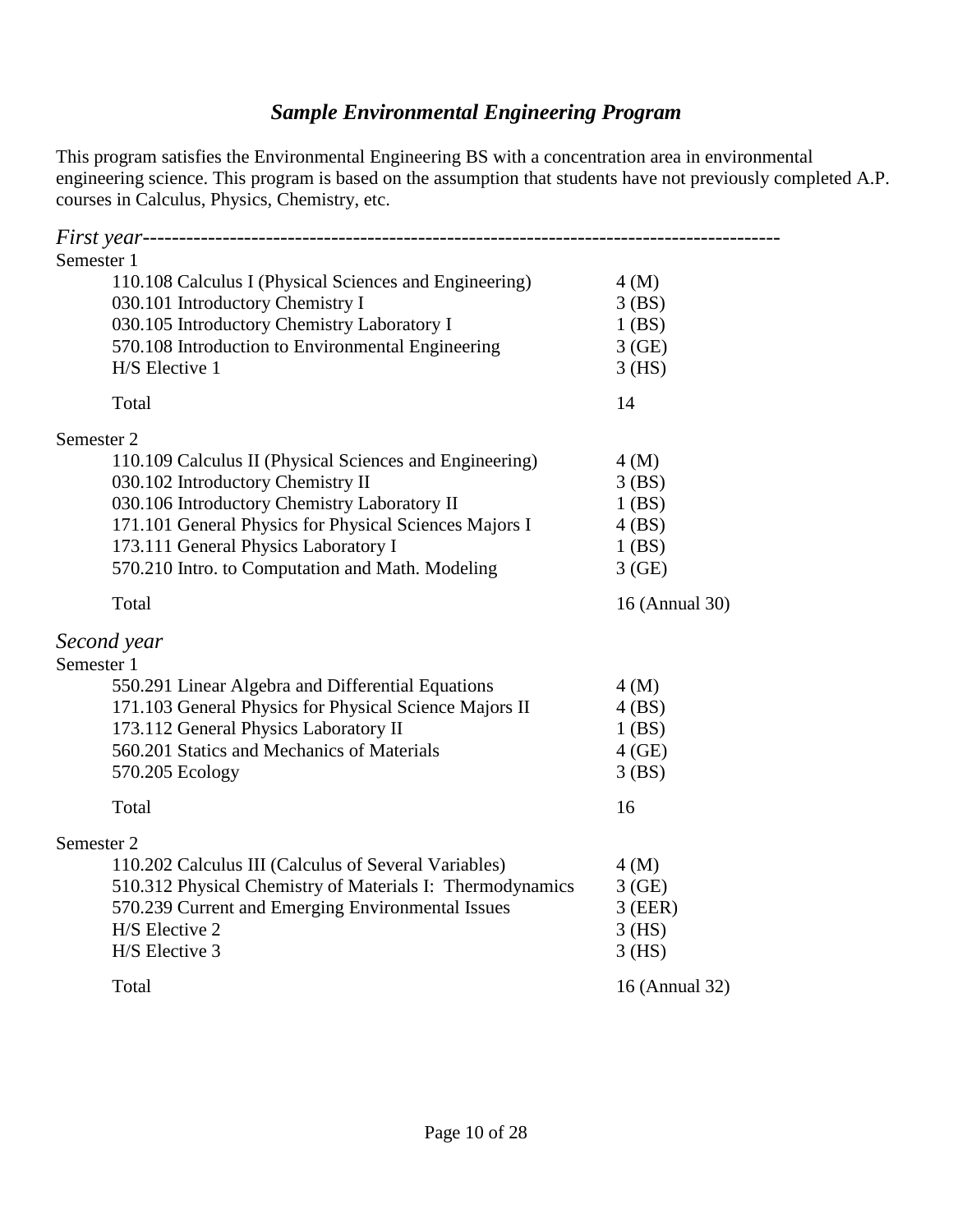## *Sample Environmental Engineering Program Cont.*

## *Third year*

| Semester 1                                             |                   |
|--------------------------------------------------------|-------------------|
| 570.301 Environmental Engineering I: Fundamentals      | $3$ (EER)         |
| 570.305 Environmental Engineering Systems Design       | 4(D)              |
| 570.334 Engineering Microeconomics                     | 3 (HS Elective 4) |
| 570.351 Introduction to Fluid Mechanics                | 3(GE)             |
| <b>Environmental Engineering or Technical Elective</b> | 3 (EEE or TE)     |
| Total                                                  | 16                |
| Semester 2                                             |                   |
| Probability/Statistics course                          | 3(M)              |
| 020.151 General Biology                                | $3$ (BS)          |
| 570.302 Environmental Engineering II                   | $3$ (EER)         |
| 570.304 Environmental Engineering and Science Lab.     | $3$ (EER)         |
| H/S Elective 5                                         | $3$ (HS)          |
| Environmental Engineering or Technical Elective        | 3 (EEE or TE)     |
| Total                                                  | 18 (Annual 34)    |
| Fourth year                                            |                   |
| Semester 1                                             |                   |
| 570.353 Hydrology                                      | $3$ (EER)         |
| 570.419 Environmental Engineering Design I             | 2(D)              |
| <b>Environmental Engineering or Technical Elective</b> | 3 (EEE or TE)     |
| <b>Environmental Engineering or Technical Elective</b> | 3 (EEE or TE)     |
| Environmental Engineering or Technical Elective        | 3 (EEE or TE)     |
| Total                                                  | 14                |
| Semester 2                                             |                   |
| 570.421 Environmental Engineering Design II            | 3(D)              |
| H/S Elective 6                                         | $3$ (HS)          |
| <b>Environmental Engineering or Technical Elective</b> | 3 (EEE or TE)     |
| <b>Environmental Engineering or Technical Elective</b> | 3 (EEE or TE)     |
| <b>Environmental Engineering or Technical Elective</b> | 3 (EEE or TE)     |
| Total                                                  | 15 (Annual 29)    |
|                                                        |                   |

Math (M) = 19 credits; Humanities and Social Sciences (HS) = 18 credits; Basic Science (BS) = 24 credits; General Engineering (GE) = 16 credits; Environmental Engineering Requirement (EER) = 15 credits; Environmental Engineering Electives (EEE) = 12 credits; Technical Electives (TE) = 12 credits; Design (D) = 9 credits; **Total Credits = 125**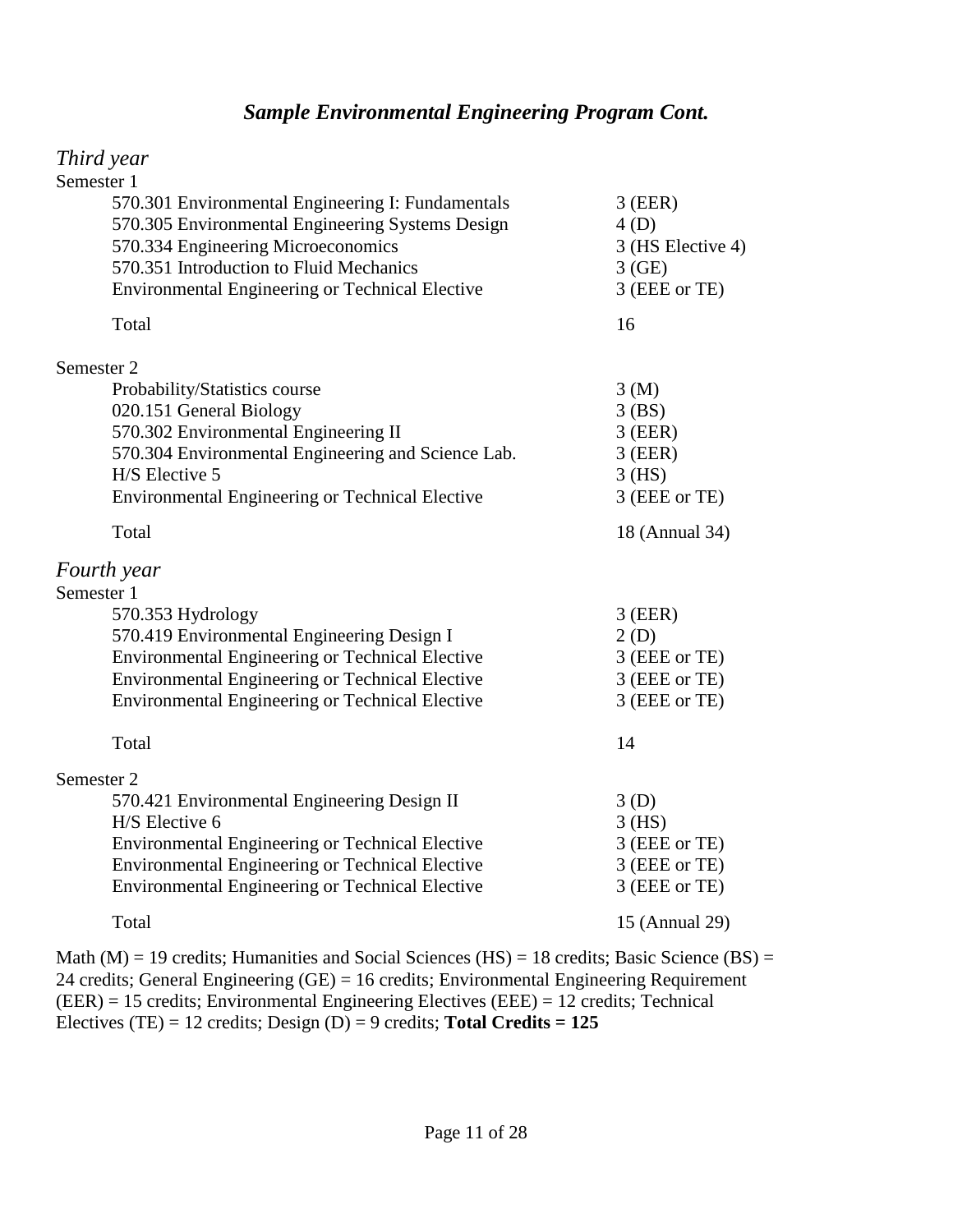# **HUMANITIES AND SOCIAL SCIENCE REQUIREMENTS FOR ENVIRONMENTAL ENGINEERING MAJORS**

The Whiting School of Engineering requires a minimum of six courses (each of at least three credits) in Humanities or Social Sciences (catalog code H or S).

Students taking elements of a foreign language are granted an H area designator for both semesters only if the second semester course is successfully completed (see the Johns Hopkins Catalog, page 43). For example, a student successfully completing 090.101 and 090.102 *Elementary German* would get 8 H credits. (Note that while four H credits are given for 090.102 alone, no H credits are given for 090.101 alone).

## *Writing Requirement*

Whiting School graduates must take two courses (6 credits) that carry the writing intensive (W) designation. You must work with your advisor to find writing courses that guarantee the desirable level of intensity in writing instruction. One of the W courses must specifically develop writing skills. Example courses that do satisfy this requirement include:

220.146 (H, W) Introduction to Science Writing 220.202 (H, W) Introduction to Nonfiction 060.113 or 060.114 Expository Writing (either one; both cannot be counted for H/S credit) 220.105 or 220.106 Introduction to Fiction and Poetry I

Students wishing to use any other course to satisfy this writing requirement must have written permission (an email is acceptable) from their advisor.

## *Economics Requirement*

To help the student gain an appreciation of the broad economic context in which he/she will operate, one calculus-based introductory course in economics, 570.334 *Engineering Microeconomics*, is required.

## *Distribution and Depth Requirements*

Although not directly related to the major field of study, the Humanities and Social Science portion of the program is also of great importance in broadening the student's education and in stimulating the development of an inquisitive and critical mind. In order to best attain these objectives, four elective courses in Humanities and Social Science courses must be chosen. Two of these courses must be at the 300 level or higher. Environmental engineering majors are strongly encouraged to consider taking 570.404 and/or 570.406 as part of these requirements. With the approval of the student's advisor, intermediate level language courses may be taken to satisfy this depth requirement. Note that the Whiting School (and the Department) allow the first two semesters of any elementary course in a foreign language to count toward the fulfillment of the H/S requirement as long as both semesters are successfully completed.

### *Summary*

In summary, the Environmental Engineering program requires a minimum of six full courses (18 credits) in Humanities and Social Sciences, one writing course (as defined above), one course in economics (570.334), and four additional Humanities and Social Sciences courses, two of which must be at the 300 level or higher.

## **DOUBLE-MAJORS AND MINORS**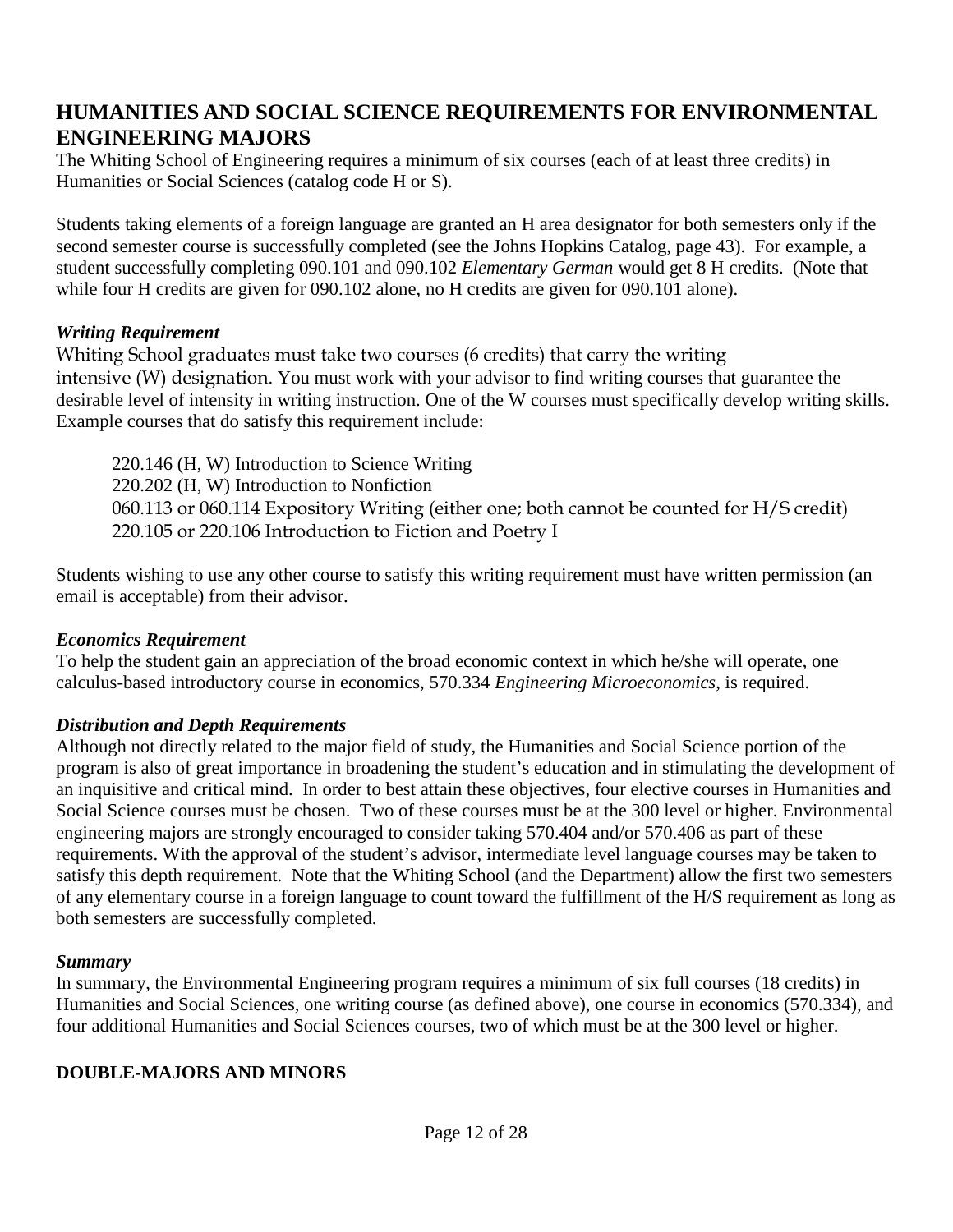## *Information for Environmental Engineering Majors*

Environmental Engineering majors may elect to double-major or to complete a minor from any department in the School of Engineering or the School of Arts and Sciences that offers one. Students wishing to pursue a double major should inform the Whiting School's Office of Academic Advising. It is the student's responsibility to ensure that all appropriate requirements are met (it is recommended that a faculty advisor from each major be asked to sign off on the student's planned academic program). Students wishing to pursue a minor should confer with the department through which the minor is offered to ascertain the exact requirements.

The minor in Entrepreneurship and Management focuses on business and management from a multidisciplinary viewpoint and is designed to provide Hopkins engineering students with the knowledge and skills to become leaders in technology companies. Students interested in the Entrepreneurship and Management minor should contact the Center for Leadership Education (http://web.jhu.edu/leadership or cle@jhu.edu) for more information. More traditional subspecialty minors are available through the departments of Civil Engineering, Computer Science, and Applied Mathematics and Statistics.

## *The Environmental Engineering Minor*

Environmental engineering has become an important part of engineering practice in most engineering fields and across a professional spectrum from the private sector through governmental agencies to academia. An undergraduate minor in environmental engineering has been established to enable engineering students to pursue an interest in this field and to incorporate aspects of environmental engineering into their own careers in other engineering disciplines. Students in any undergraduate engineering major in the GWC Whiting School of Engineering are eligible for admission to the program, which is administered through the Department of Geography and Environmental Engineering (DoGEE). Students in undergraduate majors other than engineering can enroll in the Environmental Science minor, also offered by the Department of Geography and Environmental Engineering.

Each student in the Environmental Engineering Minor program will be assigned an advisor in the Department of Geography and Environmental Engineering to work with them in developing a program that meets the requirements for the minor that is consistent with the educational requirements of their major field of engineering study. Requirements of the Minor Program consist of (1) a set of "core" science and mathematics courses, already common to the civil and chemical engineering majors, (2) four required courses (total of 11 credits) in environmental engineering, and (3) two elective courses, one of which is taken at the freshman or sophomore level and the other of which is taken at the junior or senior level. Lists of the core courses, required courses, and approved elective courses are provided subsequently. Other electives may be considered, but are subject to specific approval by the minor advisor.

Students with a strong interest in Environmental Engineering may also wish to consider the Whiting School's Honors B.S./M.S.E. Program. Under this program, outstanding students completing ABET-accredited B.S. programs in engineering disciplines can apply for direct continuation into the M.S.E. Program in Environmental Engineering, which is administered by the Department of Geography and Environmental Engineering.

Below are the course requirements for the Environmental Engineering Minor. For further information, contact: Dr. William P. Ball, Coordinator, 301 Ames Hall (DoGEE) (bball@jhu.edu).

CORE COURSES (advanced placement credits and/or equivalent courses in other schools or departments are acceptable, subject to advisor approval)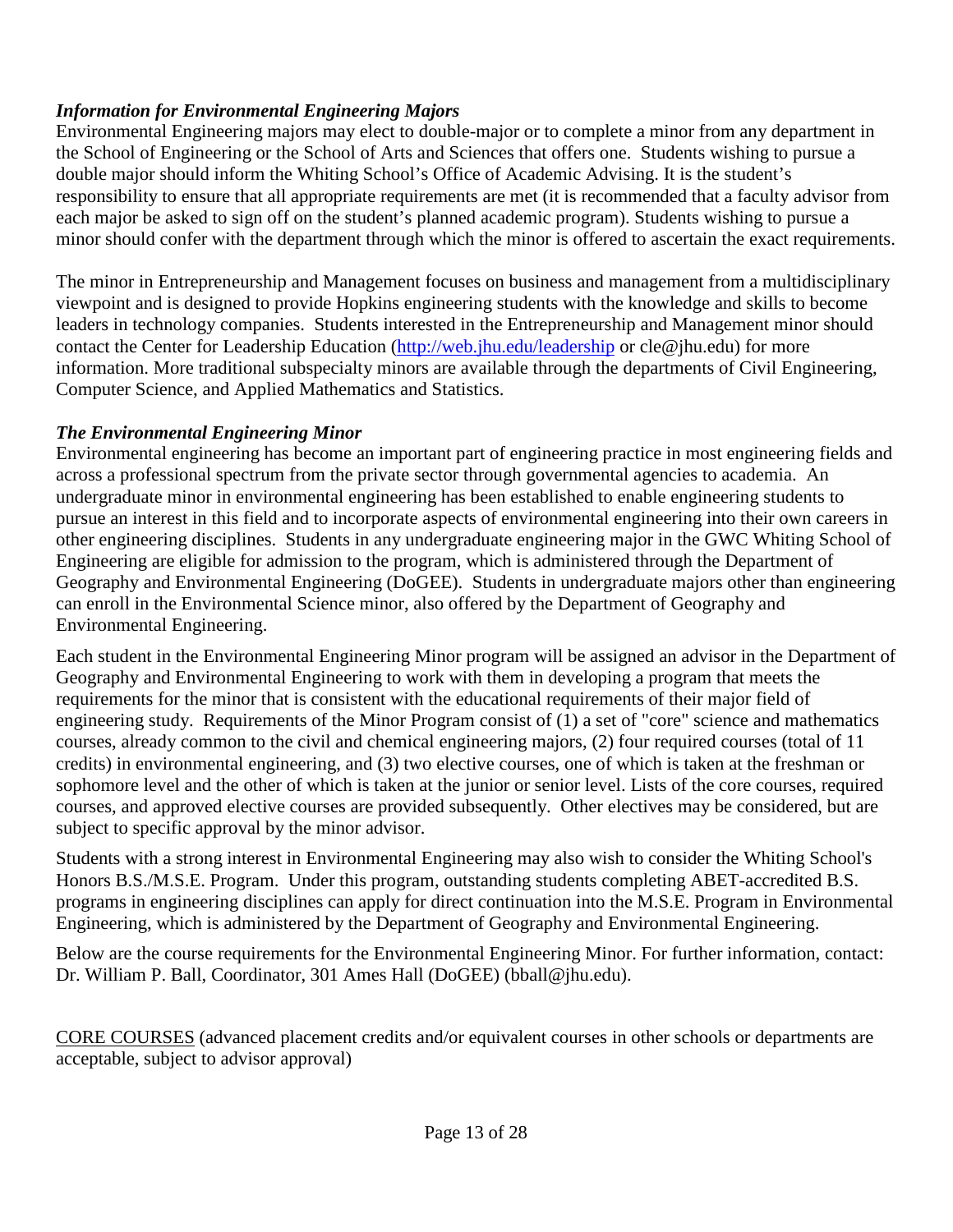| 110.108 Calculus I                                | 4 credits |
|---------------------------------------------------|-----------|
| 110.109 Calculus II                               | 4         |
| 110.202 Calculus III                              | 4         |
| 550.291 Linear Algebra and Differential Equations | 4         |
| 030.101 Introductory Chemistry I                  | 3         |
| 030.102 Introductory Chemistry II                 | 3         |
| 030.105 Introductory Chemistry Laboratory         |           |
| 030.106 Introductory Chemistry Laboratory         |           |
| 171.101 General Physics I                         | 4         |
| 171.102 General Physics II                        | 4         |
| 173.111 General Physics Laboratory                |           |
| 173.112 General Physics Laboratory                |           |
|                                                   |           |

#### back to top

CURRICULUM (a total of 18 credits is required)

*Required Courses* (total of 12 credits)

| 570.301 | (N,E), Environmental Engineering I-Fundamentals, 3 credits, fall                 |
|---------|----------------------------------------------------------------------------------|
| 570.302 | (N,E), Environmental Engineering II - Water and Wastewater Treatment, 3 credits, |
|         | spring                                                                           |
| 570.304 | (N,E), Environmental Engineering and Science Laboratory, 3 credits, spring       |
| 570.305 | (N,E), Environmental Engineering Systems Design, 4 credits, fall                 |

*Elective Courses* (total of 6 credits). One course from each of two groups is required.

Group A\*\* - Introductory courses at the freshman and sophomore level. One course required.\*

| 570.108 | Introduction to Environmental Engineering        |
|---------|--------------------------------------------------|
| 570.205 | Ecology                                          |
| 570.239 | <b>Current and Emerging Environmental Issues</b> |
| 570.317 | Paleoecology                                     |
| 570.328 | Geography and Ecology of Plants                  |
| 020.151 | General Biology I                                |
| 270.220 | The Dynamic Earth: An Introduction to Geology    |
| 500.111 | Energy and the Environment                       |

Group B\*\* - Engineering science courses that are developed for juniors and seniors, and also introductory graduate level courses. One course required. **Double counting of these courses with specified required courses in the student's major is not allowed.**

| 270.320 | The Environment and your Health               |
|---------|-----------------------------------------------|
| 570.353 | Hydrology                                     |
| 570.411 | <b>Engineering Microbiology</b>               |
| 570.420 | Mechanics for Earth and Environmental Science |
| 570.423 | Principles of Geomorphology                   |
| 570.431 | Open Channel Hydraulics                       |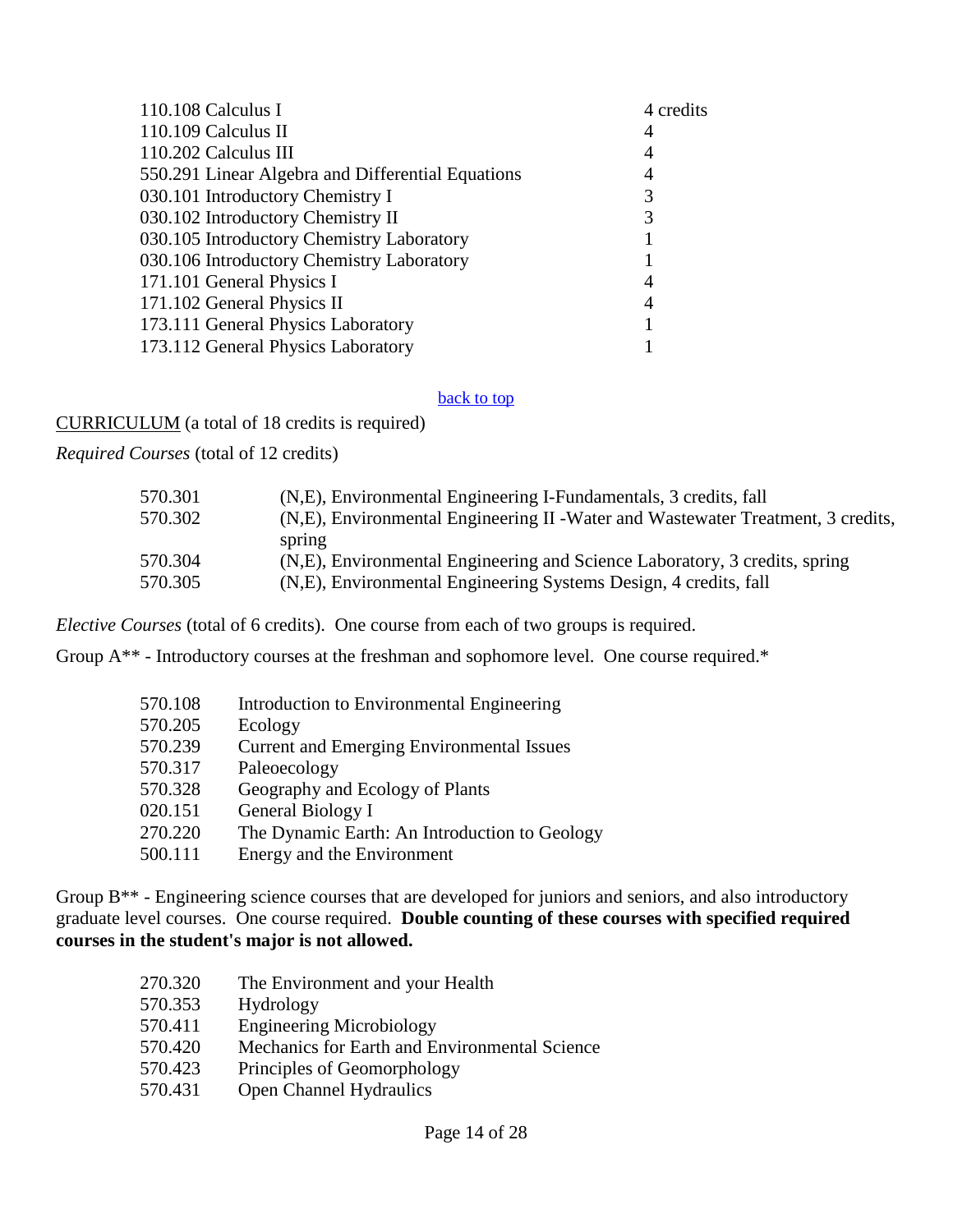| 570.432 | <b>Sediment Transport and River Mechanics</b>                  |
|---------|----------------------------------------------------------------|
| 570.442 | <b>Environmental Organic Chemistry</b>                         |
| 570.443 | <b>Aquatic Chemistry</b>                                       |
| 570.445 | Physical/Chemical Processes in Environmental Engineering I     |
| 570.446 | <b>Biological Processes for Water and Wastewater Treatment</b> |
| 570.491 | Hazardous Waste Management                                     |
| 030.201 | Intermediate Organic Chemistry                                 |
| 030.204 | <b>Intermediate Chemistry</b>                                  |
| 030.301 | <b>Physical Chemistry I</b>                                    |
| 270.369 | Introduction to Geochemistry                                   |
| 270.401 | <b>Geochemical Kinetics</b>                                    |
| 270.410 | Global Climate Change: Introduction                            |
| 540.301 | <b>Chemical Kinetics and Reactor Design</b>                    |
| 540.303 | <b>Transport Phenomena I</b>                                   |
| 550.310 | Introduction to Probability and Statistics                     |
| 560.435 | Probability and Statistics in Civil Engineering                |
|         |                                                                |

\*Substitution for one required course may be possible under special circumstances, with explicit approval of the environmental engineering minor advisor.

\*\*Additional course electives are possible but require approval of the environmental engineering minor advisor.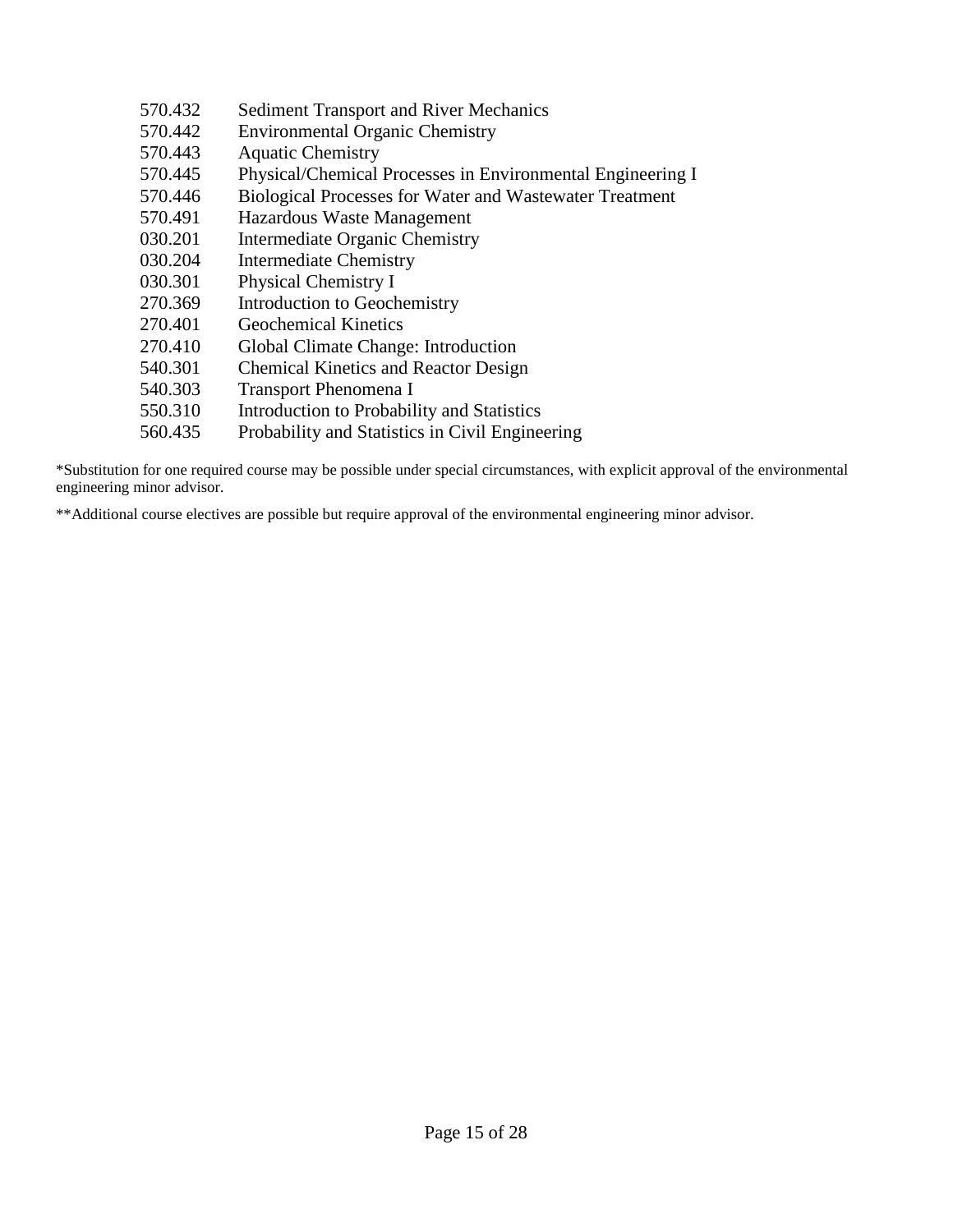## *The Minor in Engineering for Sustainable Development*

Engineers will be increasingly called upon to help devise solutions to the tremendous problems of poverty, inequality, and social and environmental dislocation that afflict major parts of the globe in the  $21<sup>st</sup>$  century. Working as an engineer in this context involves negotiating highly complex social, economic and political realities and dealing with a wide range of institutions and actors, including national and local governments, multilateral lenders such as the World Bank, diverse non-governmental organizations (NGOs) and local communities. It also increasingly involves working in interdisciplinary teams with social scientists, public health and medical workers, humanitarian aid workers, bankers, politicians and the like. "Sustainable" development implies a development path that is socially equitable, culturally sensitive, and environmentally appropriate over a multi-generational time frame.

The Minor in Engineering for Sustainable Development exposes engineering students to some of the key issues related to development, methods of information-gathering in diverse and difficult settings, and working effectively with non-engineers on complex problems. We begin with a one-semester core course that surveys the various issues involved, followed by an individually-designed but coherent program organized around a particular theme, disciplinary approach or region of the world. We conclude with a one-semester seminar in which students come together and share their experiences and insights from their various program trajectories.

## **The Program: Structure and Content**

Students pursuing the minor are required to take seven courses. The core course is 570.110 Introduction to Engineering for Sustainable Development. Five additional courses will be selected in a program devised in consultation with the Minor advisor. Students are also required to take 570.4xx Seminar in Engineering for Sustainable Development: Theory, Practice, Experience after completing the other requirements for the minor (under development).

Of the five additional courses:

- Three must be grouped around a specific theme, region or within a specific discipline. Themes might include, for example, public health, environment, or economic development. Regions include Africa, Latin America or Asia. Disciplinary concentrations might be in Anthropology, Economics, Geography, History, Political Science, Public Health or Sociology.
- Three of the courses must be at the 300-level or above.
- One of the courses must cover methods for gathering and evaluating information in a development context. Examples include:

070.319 The Logic of Anthropological Inquiry

- 070.219 Anthropology and Public Action
- 070.347 Discourse Analysis: Stories and their Structures
- 280.345 Biostatistics in Public Health
- 280.350 Introduction to Epidemiology
- 230.202 Research Methods for the Social Sciences

All courses must be completed with a grade of C- or better to qualify for the minor. At least two semesters of foreign language study are strongly recommended but not required. Students who participate in a Study Abroad program for a semester can, with the minor advisor's consent, use this experience to count in place of one of the required courses.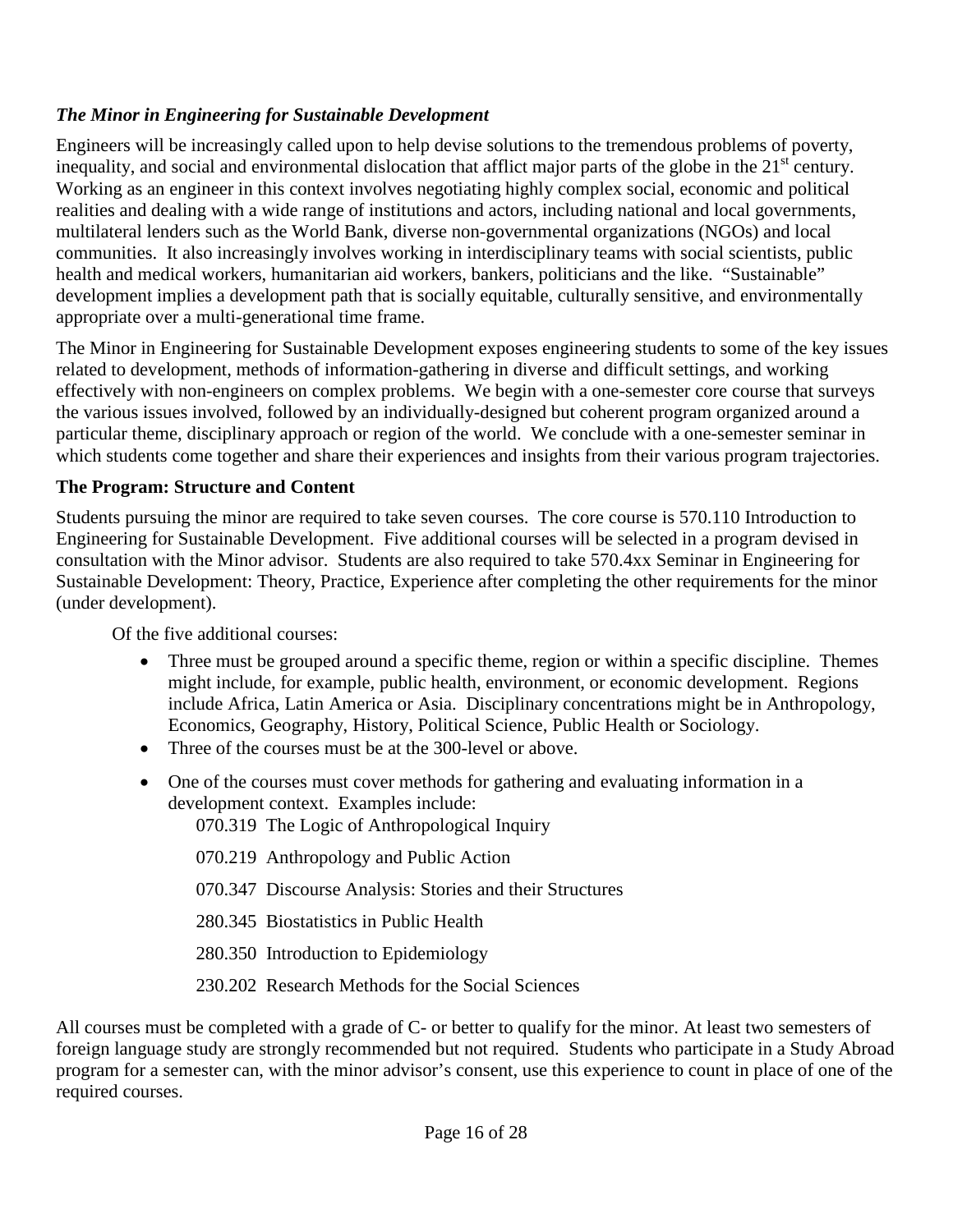The value of this program will be enhanced by some form of hands-on experiential project, whether at a field site in a developing country, in support of field-workers in other divisions of the university or in distressed communities in Baltimore. This experience is not required for the minor. It might take one of the following forms:

- Field work in collaboration with Engineers Without Borders.
- Providing technical support to "clients" at Hopkins (for example, at the School of Public Health) who are engaged in field projects in developing countries. This might involve, for example, developing dedicated software for data management, devising robust and easy-to-use test kits for environmental toxins or medical conditions, or facilitating interactive analysis and project planning between researchers in Baltimore and the field personnel.
- Participating in programs being developed by the JHU Center for Social Concern, with its growing service learning component. This would allow students to work on projects in Baltimore which offers an ample field for identifying and responding to social and environmental problems.

## **Eligibility**

The minor is open to undergraduates in any of the engineering disciplines in the Whiting School of Engineering. Students in Arts & Sciences may also pursue the minor with the permission of the program director.

For further information, contact: Dr. Erica Schoenberger, Program Director, 501 Ames Hall, *ericas@jhu.edu*, 410-516-6158.

## *Minor in Environmental Sciences*

The environmental sciences minor has been developed to encourage and facilitate studies in environmental sciences by students completing degrees in the other science and engineering disciplines. The environmental sciences (ES) minor requires:

- completion of a set of courses in the core sciences,
- two introductory courses dealing with the environment, and
- three or more upper-level environmental sciences courses, as described below.

## **Core Sciences (ES Minor)**

Because of the interdisciplinary nature of environmental science, it is important that professionals from various areas of expertise acquire a common language and set of core concepts to make discussion and cooperation possible. The following courses represent the minimum set of requirements:

### **• Mathematics (12 credits)**

110.108 Calculus I 110.109 Calculus II

At least one of these four courses: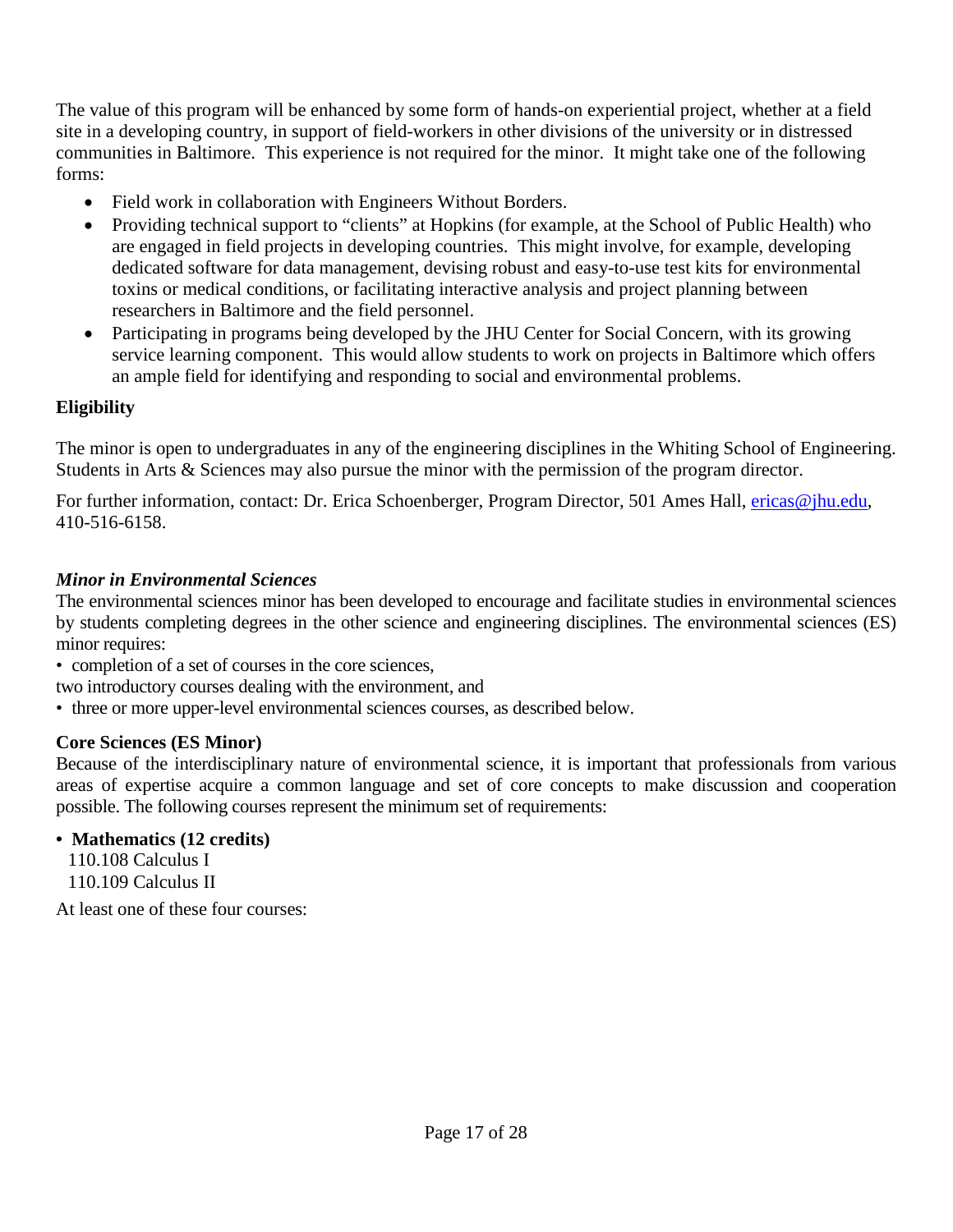110.201 Linear Algebra 110.202 Calculus III 110.302 Differential Equations with Applications 550.291 Linear Algebra and Differential Equations

**• Biology (3 credits)**  One course, such as 020.151 General Biology

## **• Physics (10 credits)**

171.101 Physics I 171.102 Physics II 173.111 General Physics Lab I 173.112 General Physics Lab II

### **• Chemistry (13 credits)**

030.101 Intro Chemistry 030.104 Intro Organic Chemistry 030.105 Intro Chemistry Lab 030.106 Intro Chemistry Lab

#### **Environmental Sciences:**

Students must take two introductory courses dealing with the environment and three or more of the upper-level environmental science courses on the following lists:

• Introductory Courses (6 credits) **570.110 Introduction to Engineering for Sustainable Development 570.205 Ecology 570.239Current and Emerging Environmental Issues**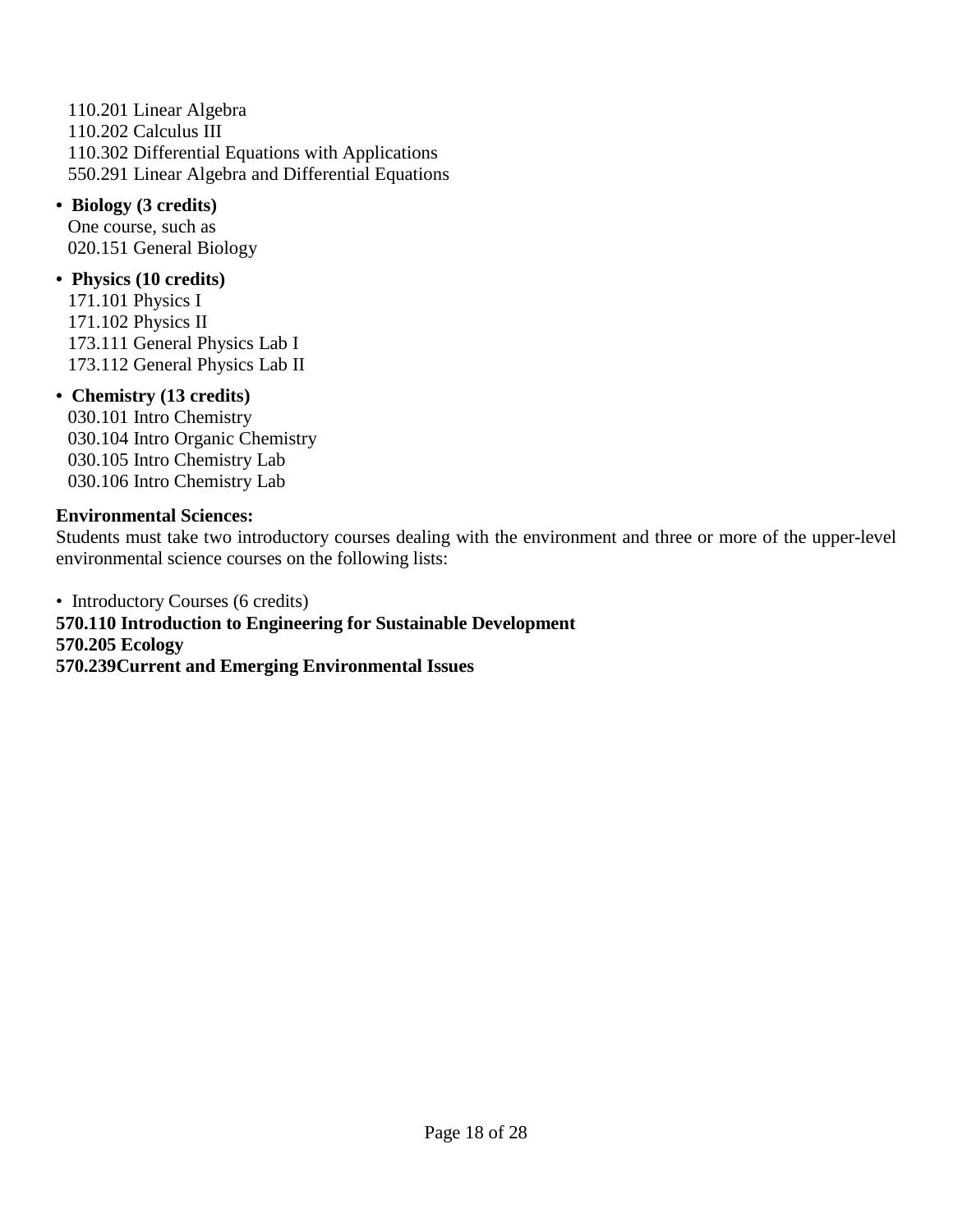270.110 Freshman Seminar: Sustainable and Non-Sustainable Resources 270.220 The Dynamic Earth: An Introduction to Geology 270.221 The Dynamic Earth Lab

## **• Upper-Level Courses (9 credits)**

570.239 Current and Emerging Environmental Issues 570.301 Environmental Eng I: Water and Wastewater Treatment 570.302 Environmental Eng II: Water and Wastewater Treatment 570.317 Paleoecology 570.328 Geography and Ecology of Plants 570.353 Hydrology 570.411 Environmental Microbiology 570.420 Mechanics for Earth and Environmental Science 570.423 Principles of Geomorphology 570.424 Air Pollution 570.431 Open-Channel Hydraulics 570.432 Sediment Transport and River Mechanics 570.441 Environmental Inorganic Chemistry 570.442 Environmental Organic Chemistry 570.443 Aquatic Chemistry 570.445 Physical and Chemical Processes in Environmental Eng I 570.446 Biological Processes for Water and Wastewater Treatment 570.460 Environmental Colloidal Phenomena 570.465 Water Resource Development**:**  History and Principles 570.491 Hazardous Waste Engineering and Management 270.302 Aqueous Geochemistry 270.321 Intro Oceanography 270.350 Sedimentary Geology 270.311 Geobiology 270.313 Isotope Geochemistry 270.314 Field Course in Soil Formation 270.369 Geochemistry of the Earth and Environment 270.375 Groundwater 270.394 Global Geochemical Cycles and Climate Change

### **Pairing a Major with the ES Minor**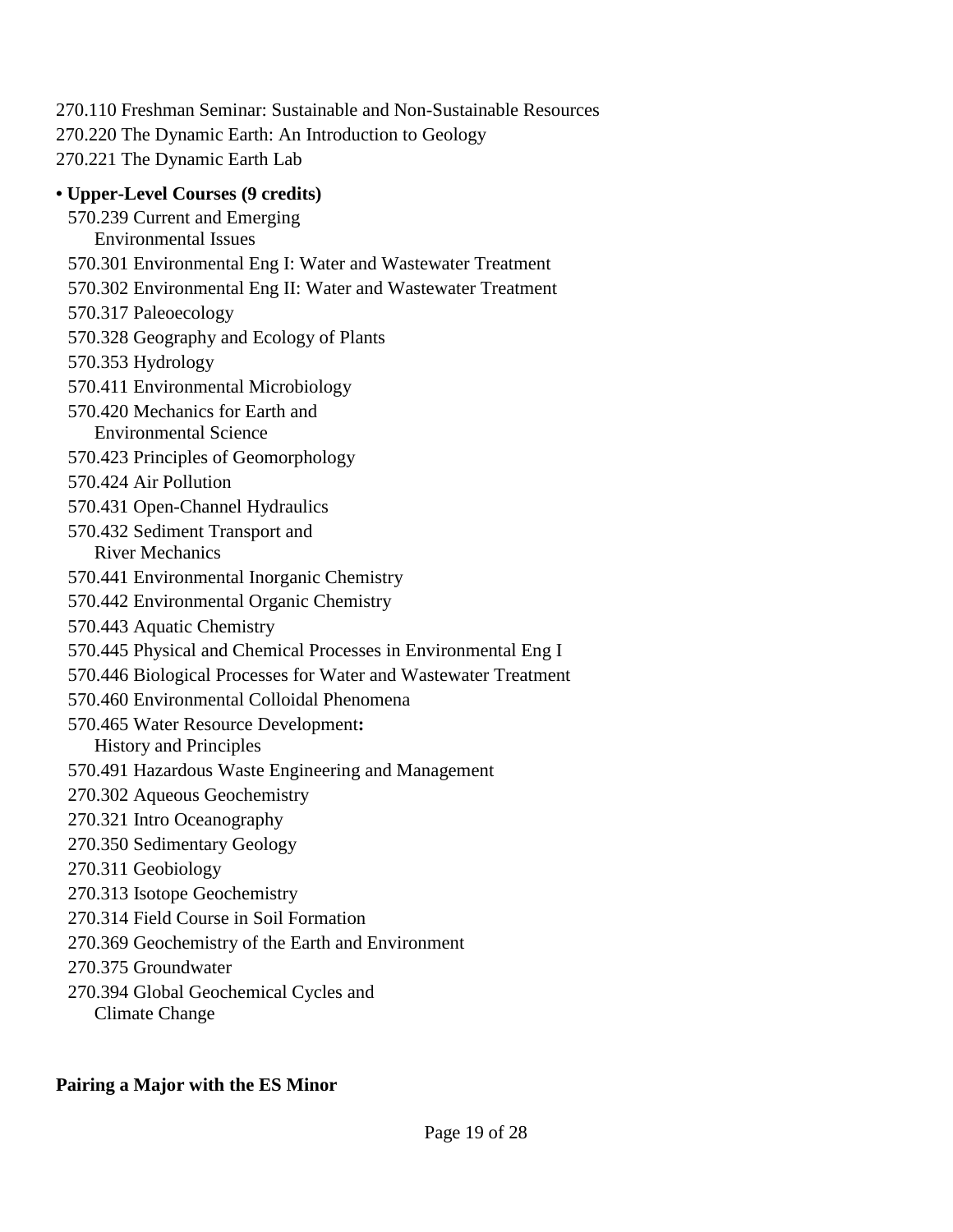Many of the most creative and productive advances in environmental sciences in recent years have come from scientists trained in traditional disciplines (biology, chemistry, geology, physics, and engineering) who have devoted themselves to the study of environmental problems. Completion of the degree requirements of a traditional discipline provides depth and rigor that, when supplemented with additional academic training in environmental science, can be applied to professional work in a variety of environmental subjects, as the following examples show:

**Biological Processes:** Response of ecosystems to change, microbial degradation of pollutants, biogeochemical cycling of greenhouse gases. Illustrative majors: Biology, Biomedical Engineering, Biophysics, Biochemical Engineering.

**Physical Processes:** Erosion of hillslopes, rivers, and coastlines; sediment production, transport, and fate; groundwater, movement of contaminant plumes; oceanography; atmospheric physics; aerosol formation; global warming. Illustrative majors: Civil Engineering, Chemical and Biomolecular Engineering, Mechanical Engineering, Physics, Earth and Planetary Sciences.

**Environmental Chemistry:** Environmental fate of pollutants, water and waste water treatment, geochemistry, atmospheric chemistry, ozone depletion, acid rain. Illustrative majors: Chemistry, Chemical and Biomolecular Engineering, Earth and Planetary Sciences, Materials Science and Engineering.

**Environmental Systems:** Environmental modeling, risk assessment, environmental systems design, pollution control strategies. Illustrative majors: Civil Engineering, Applied Mathematics and Statistics.

## **Faculty Advising:**

A faculty advisor is assigned to each student in the environmental sciences minor program to assist in planning his/her academic program and to approve the choice of courses to satisfy the minor. Faculty advisors are available in the following areas:

**Biological Processes:** Edward J. Bouwer **Physical Processes:** Peter R. Wilcock **Environmental Chemistry:** Alan T. Stone **Environmental Systems:** Ben Hobbs **Human Geography:** Erica J. Schoenberger

For further information, contact Professor Peter Wilcock, EES Coordinator 410-516-5421, wilcock@jhu.edu, or Adena Rojas, Senior Academic Program Coordinator, 410-516-5533, arojas@jhu.edu.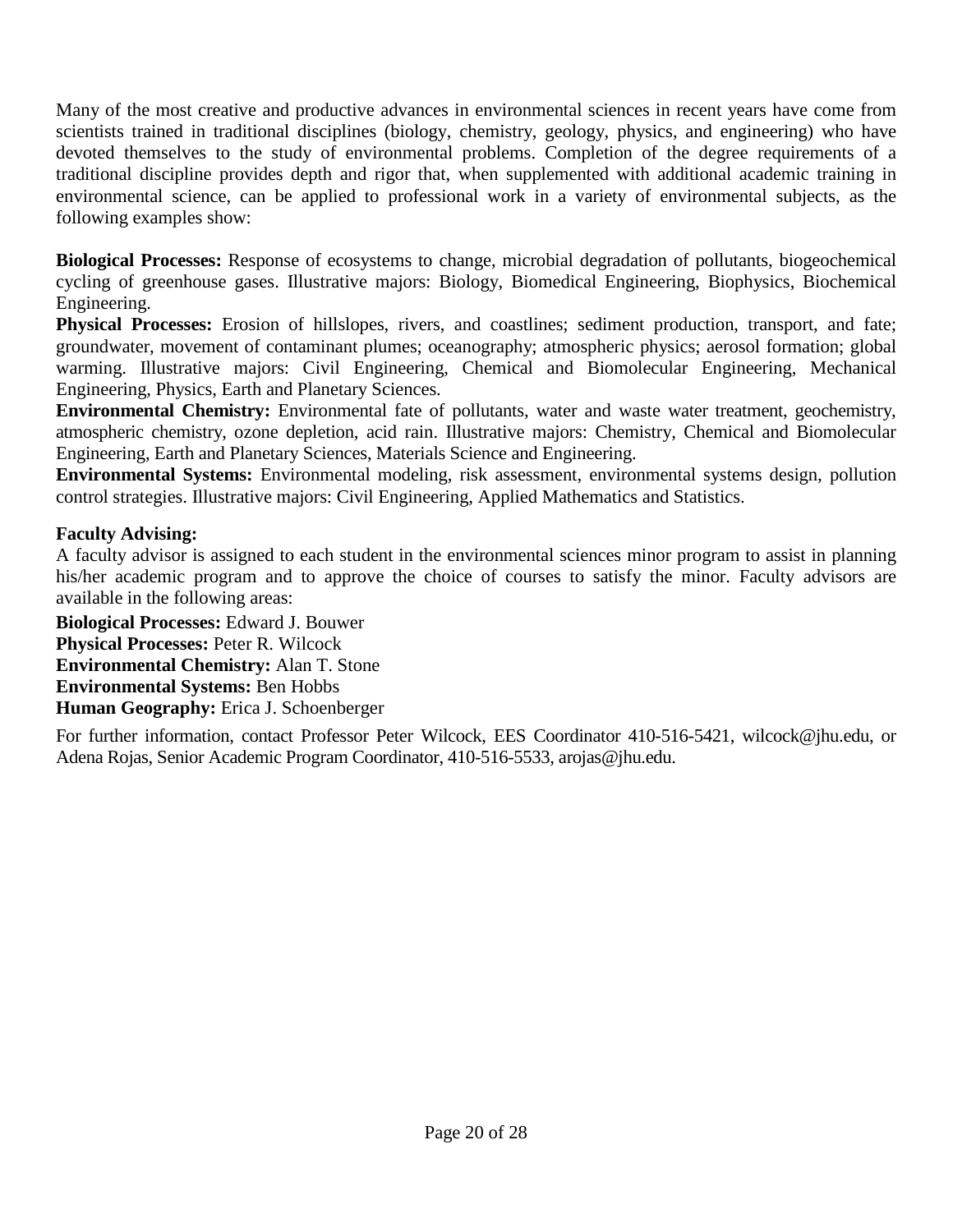## **Undergraduate Minor in Geography and Environmental Engineering**

Name: \_\_\_\_\_\_\_\_\_\_\_\_\_\_\_\_\_\_\_\_\_\_\_\_\_\_\_\_\_\_\_\_ Graduation Date: \_\_\_\_\_\_\_\_\_\_\_\_\_\_\_ Degree:

Minor: Select one: environmental engineering, engineering for sustainable development, environmental science) Faculty Advisor: \_\_\_\_\_\_\_\_\_\_\_\_\_\_\_\_\_\_\_\_\_\_\_\_\_

| Course $\#$ | Course Title | Grade | Sem/Yr | Cr/Hr |
|-------------|--------------|-------|--------|-------|
| 1.          |              |       |        |       |
| 2.          |              |       |        |       |
| 3.          |              |       |        |       |
| 4.          |              |       |        |       |
| 5.          |              |       |        |       |
| 6.          |              |       |        |       |
| 7.          |              |       |        |       |
| 8.          |              |       |        |       |
| 9.          |              |       |        |       |
| 10.         |              |       |        |       |
|             |              |       |        |       |

### **Students are only allowed to apply up to two classes with a "C" towards their degree**

\_\_\_\_\_\_\_\_\_\_\_\_\_\_\_\_\_\_\_\_\_\_\_\_\_\_\_\_\_\_\_ has fulfilled the requirements for a Geography undergraduate degree in the Johns Hopkins University Department of Geography and Environmental Engineering.

Advisor's Name (please print): \_\_\_\_\_\_\_\_\_\_\_\_\_\_\_\_\_\_\_\_\_\_\_\_\_\_\_\_\_\_\_\_\_\_\_\_\_\_\_\_\_\_\_\_\_\_

Advisor's Signature:\_\_\_\_\_\_\_\_\_\_\_\_\_\_\_\_\_\_\_\_\_\_\_\_\_\_\_\_\_\_\_\_\_\_\_\_\_\_\_\_\_\_\_\_\_\_\_\_\_\_\_\_\_\_\_

Department Chair's Name: \_\_\_\_\_\_\_\_\_\_\_\_\_\_\_\_\_\_\_\_\_\_\_\_\_\_\_\_\_\_\_\_\_\_\_\_\_\_\_\_\_\_\_\_\_\_\_\_\_

Department Chair's Signature: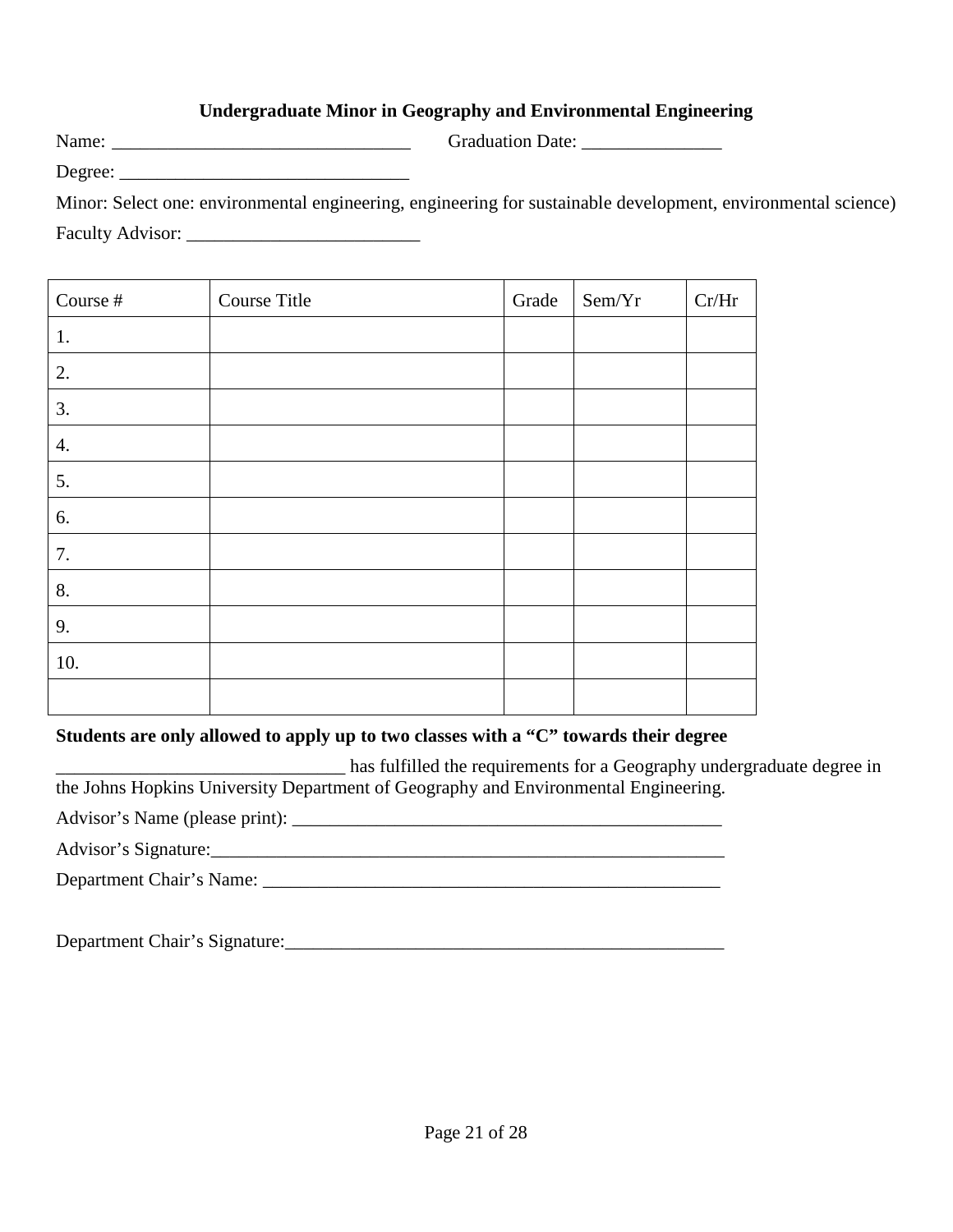# **THE CONCURRENT 5-YEAR BACHELOR'S/MASTER'S PROGRAM**

The Department of Geography and Environmental Engineering offers a concurrent five-year B.S/M.S. and B.S./M.S.E. program. The department strongly prefers applications to be submitted by the end of the fall semester of the junior year.

To apply for admission, the student must submit an online application at http://gradadmin.as.jhu.edu/graduateapplication/default.cfm. In addition, the student will need to present a statement of purpose, three letters of recommendation, and college transcripts.

Upon acceptance into the program, students will be asked to develop an outline of their proposed academic program with their advisor. Please visit http://eng.jhu.edu/wse/page/concurrent contact your advisor if you have questions or would like to consider application to the program.

# **FREQUENCY OF COURSE OFFERINGS**

Some courses are offered exclusively in specific semesters, and sometimes in alternating years. Below is the standard timeframe of course offerings. **These offerings are subject to change without notice, and future "next offered" dates are tentative.** Please confirm these offerings with your advisor when planning your course schedule. Please consult with your advisor for intervals of courses not listed here.

Graduate courses (570.6xx), which are not shown below, can be taken by seniors with permission of the instructor. Note: In order to take a graduate level course, all undergraduates and concurrent BA/MA and BS/MS students must obtain an instructor's signature and submit that signature to the Registrar's Office unless otherwise noted in ISIS.

**500 level courses**: register in person. A signature from a full-time Homewood faculty sponsor is required. **600 level and above**: all undergraduate and concurrent BA/MA and BS/MS students must obtain an instructor's signature and submit that signature to the Registrar's Office unless otherwise noted in ISIS.

You can add Undergraduate Permission Required Courses: if the course is permission required, you must obtain permission from the instructor prior to adding and then you may add online. If you add without receiving permission, you run the risk of being removed from the course. You DO NOT need to bring that signature to the Registrar's Office. **For signature requirements, go to www.advising.jhu.edu and click on Academic Manual Policies and choose the Registration option.**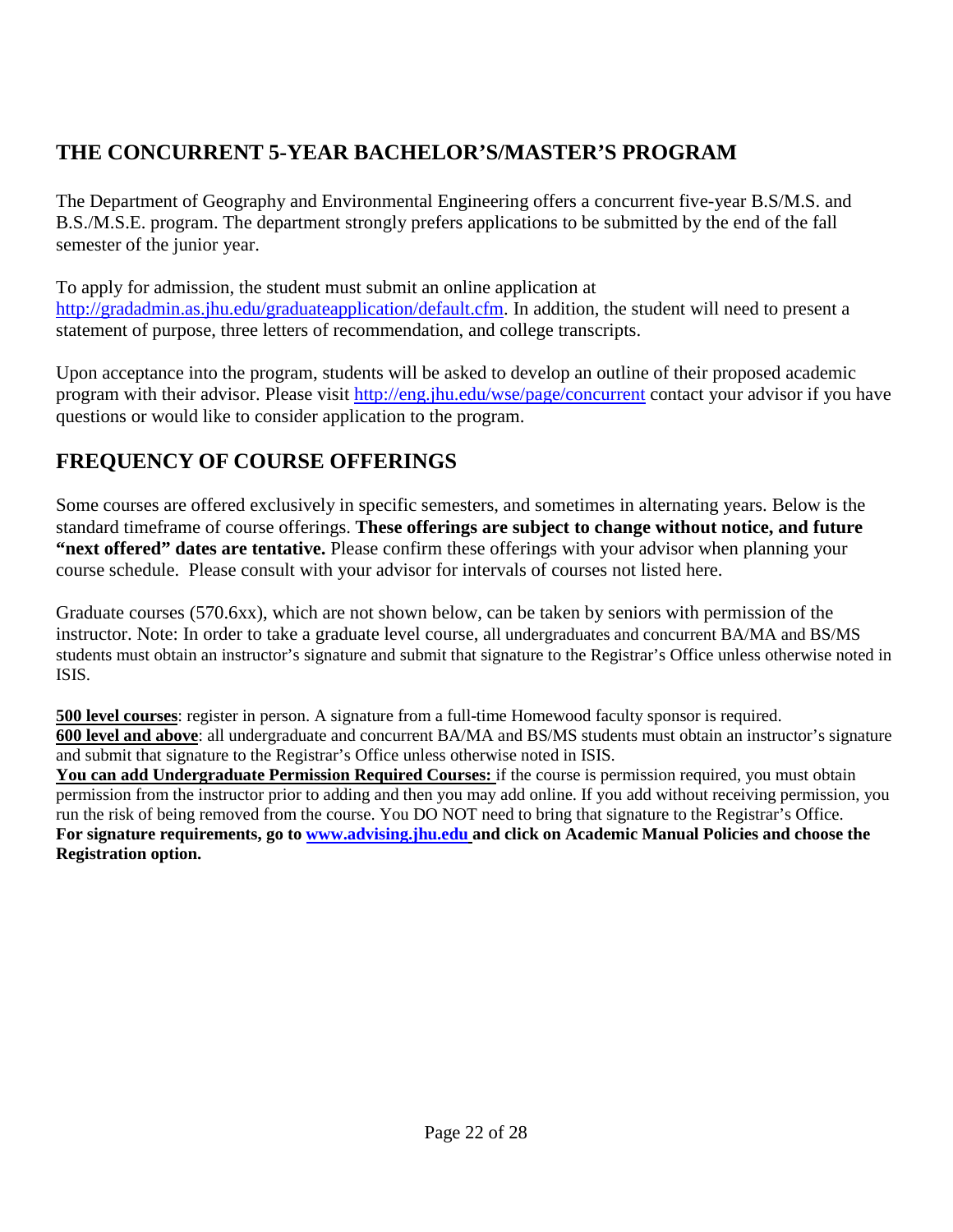|                                                                        | <b>INTERVAL</b> | <b>NEXT</b>    |  |
|------------------------------------------------------------------------|-----------------|----------------|--|
| <b>COURSE</b>                                                          | <b>OF OFFER</b> | <b>OFFERED</b> |  |
| 570.108 Introduction to Environmental Engineering                      | Fall/Summer     | Fall           |  |
| 570.109 Environment and Society: Towards Sustainability                | Fall            | Fall           |  |
| 570.205 Ecology                                                        | Fall            | Fall           |  |
| 570.210 Introduction to Computation/Mathematical Modeling              | Spring          | Spring         |  |
| 570.239 Current and Emerging Environmental Issues                      | Spring          | Spring         |  |
| 570.301 Environmental Engineering I: Fundamentals                      | Fall            | Fall           |  |
| 570.302 Environmental Engineering II: Water/Wastewater                 | Spring          | Spring         |  |
| 570.304 Environmental Engineering and Science Lab                      | Spring          | Spring         |  |
| 570.305 Environmental Engineering Systems Design                       | Fall            | Fall           |  |
| 570.317 Paleoecology                                                   | Spring/Alt Yrs  | <b>TBA</b>     |  |
| 570.328 Geography and Ecology of Plants                                | Spring          | Spring         |  |
| 570.334 Engineering Microeconomics                                     | Fall            | Fall           |  |
| 570.353 Hydrology                                                      | Fall            | Fall           |  |
| 570.395 Principles of Estuarine Environment                            | Fall/Alt Yrs    | <b>TBD</b>     |  |
| 570.404 Political Ecology                                              | Fall            | <b>TBD</b>     |  |
| 570.406 Environmental History                                          | Fall            | Fall           |  |
| 570.409 Facility Siting Models                                         | Fall/Alt Yrs    | <b>TBD</b>     |  |
| 570.419 Environmental Engineering Design I                             | Fall            | Fall           |  |
| 570.420 Mechanics for Earth and Environment Science                    | Fall            |                |  |
| 570.421 Environmental Engineering Design II                            | Spring          | Spring         |  |
| 570.423 Principles of Geomorphology                                    | Spring          | <b>TBA</b>     |  |
| 570.424 Air Pollution                                                  | Spring/Alt Yrs  | <b>TBA</b>     |  |
| 570.427 Natural Resources, Society, and Environment                    | Fall            | <b>TBA</b>     |  |
| 570.429 Surface Effects in Technological Processes/Materials           | Fall            | <b>TBA</b>     |  |
| 570.431 Open-Channel Hydraulics                                        | Spring/Alt yrs  | <b>TBA</b>     |  |
| 570.432 Sediment Transport and River Mechanics                         | Spring/Alt Yrs  | <b>TBA</b>     |  |
| 570.441 Environmental Inorganic Chemistry                              | Spring/Alt Yrs  | Spring         |  |
| 570.442 Environmental Organic Chemistry                                | Fall            | Fall           |  |
| 570.443 Aquatic Chemistry                                              | Fall            | Fall           |  |
| 570.445 Physical/Chemical Processes for Water and Wastewater Treatment | Fall            | Fall           |  |
| 570.446 Biological Processes for Wastewater Treatment                  | Spring          | Spring         |  |
| 570.448 Physical/Chemical Processes in Environmental Engineering II    | Spring          | Spring         |  |
| 570.452 Exper. Methods in Environmental Engineering and Chemistry      | Spring          | Spring         |  |
| 570.460 Environmental Colloidal Phenomena                              | Spring          | Spring         |  |
| 570.470 Applied Economics and Finance                                  | Fall            | Fall           |  |
| 570.487 Futures Market Research                                        | Fall            | Fall           |  |
| 570.490 Solid Waste Engineering Management                             | Fall            | Fall           |  |
| 570.491 Hazardous Waste Management                                     | Spring          | Spring         |  |
| 570.492 Department Seminar                                             | Fall/Spring     | Fall           |  |
| 570.493 Economic Foundations for Public Decision Making                | Fall            | Fall           |  |
| 570.494 Ecosystem Management Models                                    | Fall            | TBA            |  |
| 570.495 Mathematical Foundations for Public Decision Making            | Fall            | Fall           |  |
| 570.496 Optimization Models in Environmental Systems                   | Spring/Alt Yrs  | Spring         |  |
| 570.497 Risk and Decision Analysis                                     | Fall            | Fall           |  |
| 570.501 Undergraduate Research                                         |                 | Fall           |  |
| 570.505 Independent Study                                              |                 | Fall           |  |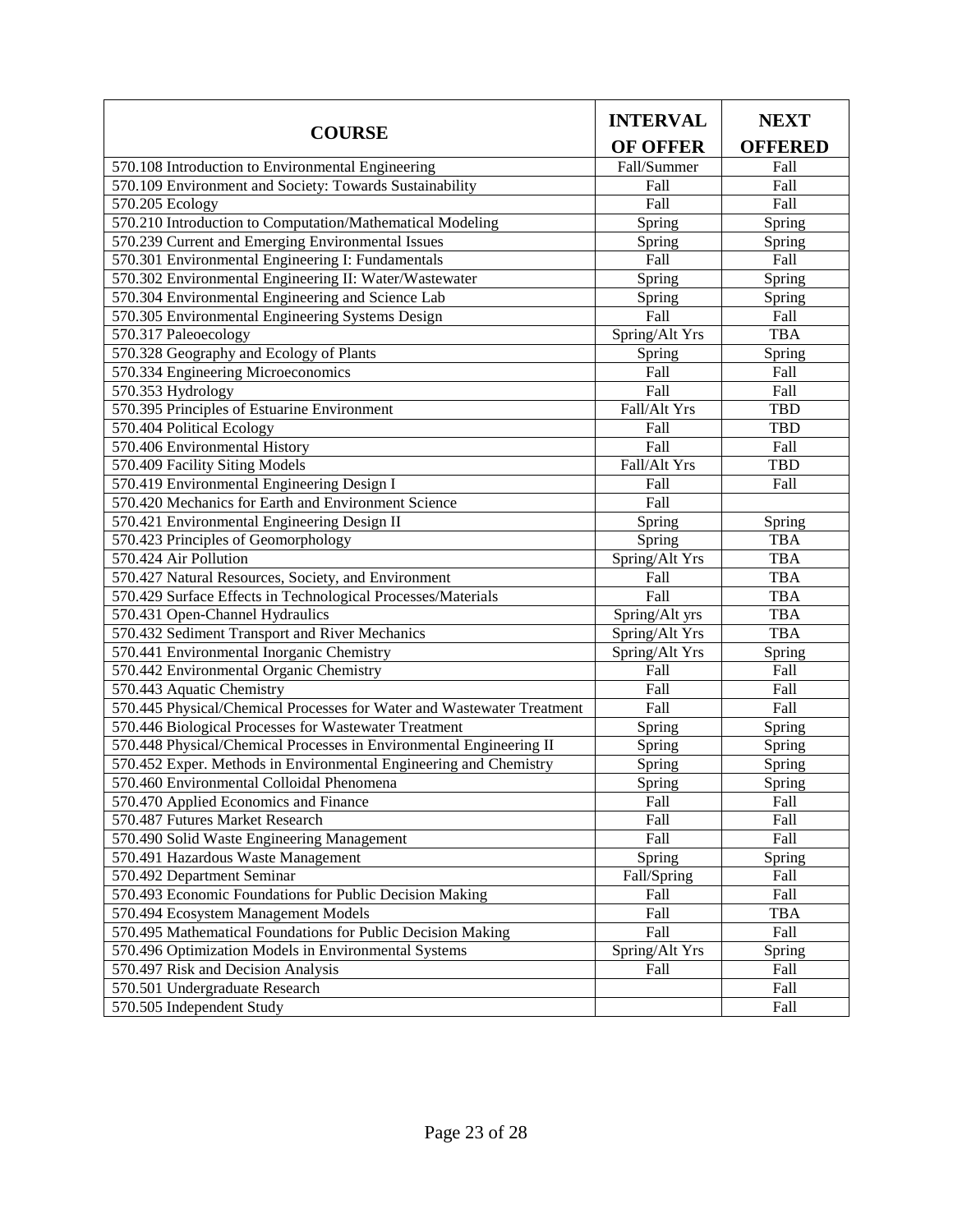#### E**NVIRONMENTAL ENGINEERING CHECKOUT SHEET updated 8/3/2013**

Note: Environmental Engineering Majors must complete and obtain their advisor's signature on a checkout sheet at the beginning of each semester. Submit signed check out sheets to DoGEE in person (Ames Hall 313 to the Sr. Academic Program Coordinator) or via email (dogee@jhu.edu) prior to registering each semester. **Student:\_\_\_\_\_\_\_\_\_\_\_\_\_\_\_\_\_\_\_\_\_\_\_\_\_\_\_\_\_\_\_\_ Class of:\_\_\_\_\_\_\_\_\_\_\_\_\_\_\_\_\_\_\_\_\_ Current Year/Semester:\_\_\_\_\_\_\_\_\_\_\_\_\_\_\_\_\_\_\_\_\_\_\_\_\_**

**Focus Area:\_\_\_\_\_\_\_\_\_\_\_\_\_\_\_\_\_\_\_\_\_\_\_\_\_\_Advisor's Name/Signature:\_\_\_\_\_\_\_\_\_\_\_\_\_\_\_\_\_\_\_\_\_\_\_\_\_\_\_\_\_\_\_\_\_\_\_\_\_\_\_\_\_Date: \_\_\_\_\_\_\_\_\_\_\_\_\_**

|                |                              | Cred           | Grde | Sem |          |                                         | Cred           | Grde | Sem |
|----------------|------------------------------|----------------|------|-----|----------|-----------------------------------------|----------------|------|-----|
|                | <b>Basic Science</b>         |                |      |     |          | Required Env. Eng.                      |                |      |     |
| 171.101        | <b>General Physics I</b>     | $\overline{4}$ |      |     | 570.239  | Current/Emerg Env<br>Issues             | 3              |      |     |
| 173.111        | General Physics Lab. I       | $\mathbf{1}$   |      |     | 570.301  | Env Eng I:<br>Fundamentals              | 3              |      |     |
| 171.102        | <b>General Physics II</b>    | $\overline{4}$ |      |     | 570.302  | Env Eng II:<br>Water/Wastew.            | 3              |      |     |
| 173.112        | General Physics Lab. II      | 1              |      |     | 570.304  | Env Eng and Science<br>Lab              | 3              |      |     |
| 030.101        | Intro Chemistry I            | 3              |      |     | 570.353  | Hydrology                               | 3              |      |     |
| 030.105        | Intro Chemistry Lab I        | $\mathbf{1}$   |      |     |          |                                         |                |      |     |
| 030.102        | Intro Chemistry II           | 3              |      |     |          |                                         | 15             |      |     |
| 030.106        | Intro Chemistry Lab II       | $\mathbf{1}$   |      |     |          | <b>Env. Eng. Electives</b>              |                |      |     |
| 570.205        | Ecology                      | 3              |      |     | $(F1)^*$ |                                         | 3              |      |     |
|                | Biology                      | 3              |      |     | $(F1)^*$ |                                         | 3              |      |     |
|                |                              |                |      |     | $(F2)*$  |                                         | 3              |      |     |
|                | (24 or 25 credits)           | 24             |      |     | $(F3)*$  |                                         | 3              |      |     |
|                | <b>Mathematics</b>           |                |      |     |          |                                         |                |      |     |
| 110.108        | Calculus I                   | $\overline{4}$ |      |     |          |                                         | 12             |      |     |
| 110.109        | Calculus II                  | $\overline{4}$ |      |     |          | <b>Technical Electives</b>              |                |      |     |
| 110.202        | Calculus III                 | $\overline{4}$ |      |     |          |                                         | 3              |      |     |
| 550.291        | LA/DE                        | $\overline{4}$ |      |     |          |                                         | 3              |      |     |
| $3_{-}$        | <b>Statistics</b>            | 3              |      |     |          |                                         | 3              |      |     |
|                |                              |                |      |     |          |                                         | 3              |      |     |
|                |                              | 19             |      |     |          |                                         |                |      |     |
|                | <b>H</b> & S Electives       |                |      |     |          |                                         | 12             |      |     |
| 570.334        | Engineering Microecon.       | 3              |      |     |          | <b>General Engineering</b>              |                |      |     |
|                | Writing                      | 3              |      |     | 570.108  | Introduction to Environ.<br>Engr.       | 3              |      |     |
|                |                              | 3              |      |     |          | Computing                               | 3              |      |     |
|                |                              | 3              |      |     |          | Thermodynamics                          | 3              |      |     |
| .3             |                              | 3              |      |     | 570.351  | Intro. To Fluid<br>Mechanics            | 3              |      |     |
| $\overline{3}$ |                              | 3              |      |     |          | <b>Statics and Mechanics</b><br>of Mat. | $\overline{4}$ |      |     |
|                |                              |                |      |     |          |                                         |                |      |     |
|                |                              | 18             |      |     |          |                                         | 16             |      |     |
|                | Design Exp/Eng Lab           |                |      |     |          |                                         |                |      |     |
| 570.305        | Env Eng Systems Design       | $\overline{4}$ |      |     |          |                                         |                |      |     |
| 570.419        | Design/Synth in Env Eng I    | $\overline{2}$ |      |     |          |                                         |                |      |     |
| 570.421        | Design/Synth in Env Eng<br>П | $\overline{3}$ |      |     |          |                                         |                |      |     |
|                |                              |                |      |     |          |                                         |                |      |     |
|                |                              | 9              |      |     |          |                                         |                |      |     |

**Sr. Academic Prog. Coordinator Signature:\_\_\_\_\_\_\_\_\_\_\_\_\_\_\_\_\_\_\_\_\_\_\_\_\_\_\_\_\_Date: \_\_\_\_\_\_\_\_\_\_\_\_**\_\_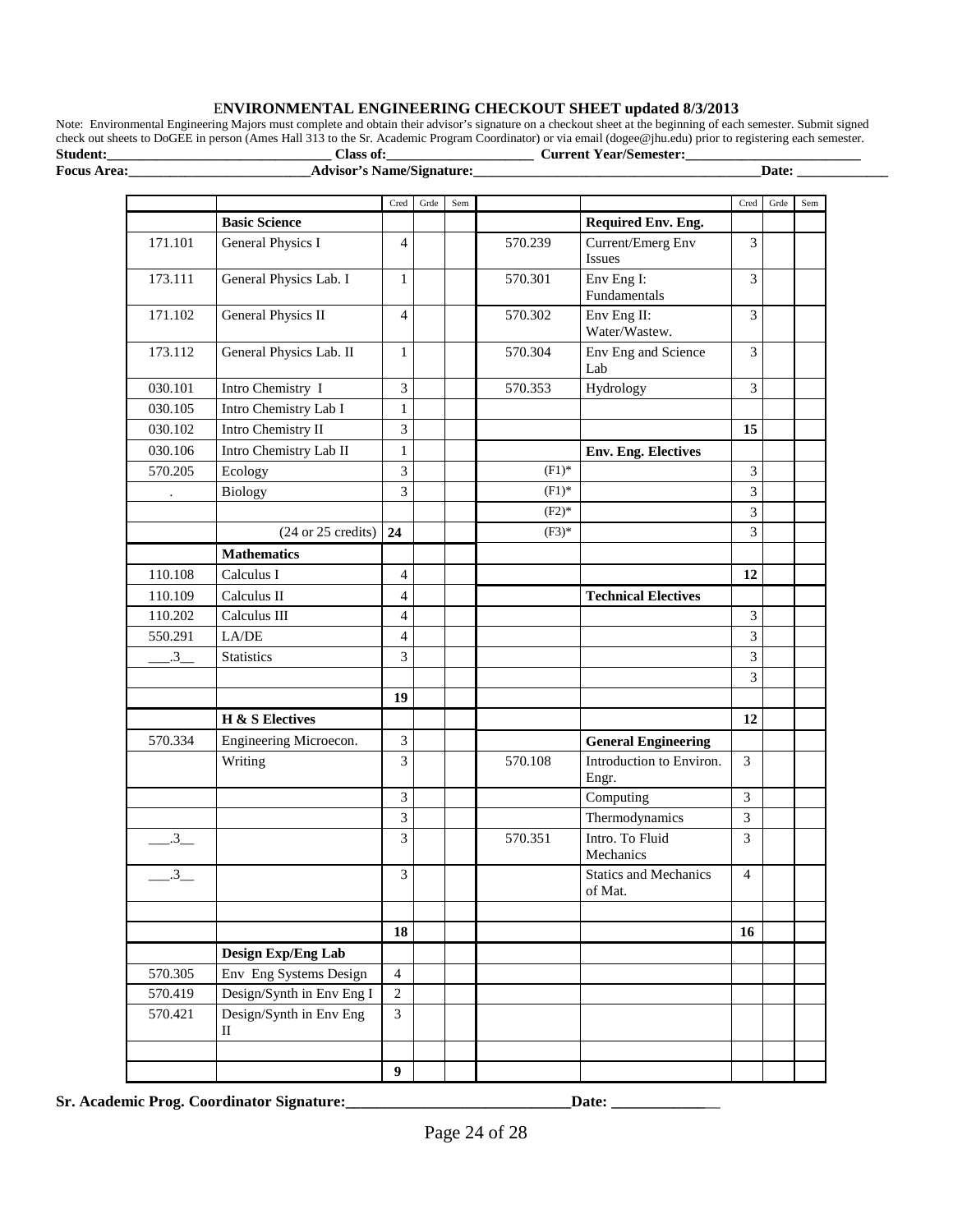**Dept Chair's Signature:\_\_\_\_\_\_\_\_\_\_\_\_\_\_\_\_\_\_\_\_\_\_\_\_\_\_\_\_\_\_\_\_\_\_\_\_\_\_\_\_\_\_\_\_\_\_Date: \_\_\_\_\_\_\_\_\_\_\_\_**\_\_

**\*Students must select 2 courses from one focus area and one course from each of the two other Focus Areas (F2, F3). See Environmental Engineering Section in the Undergraduate Advising Manual**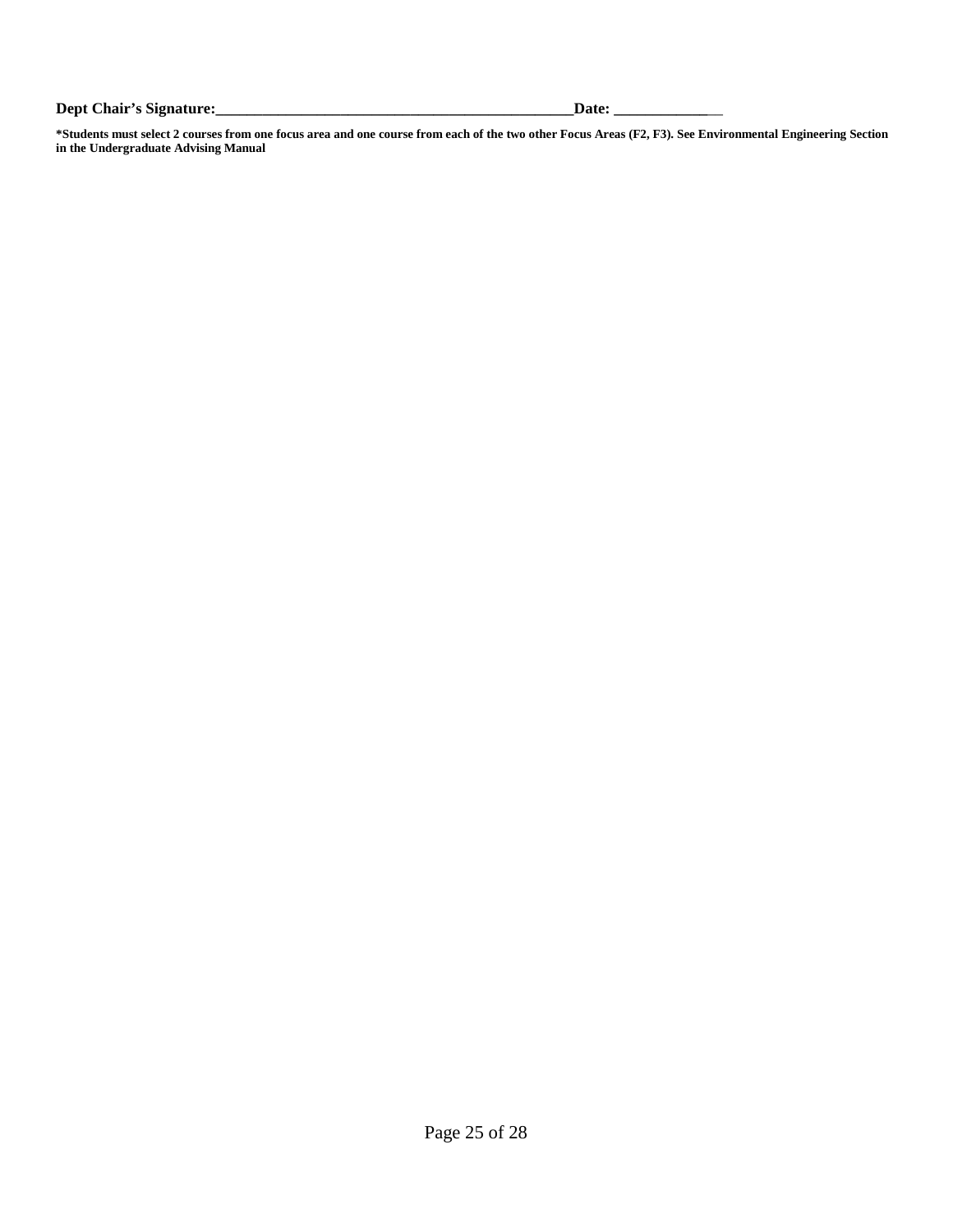#### **Whiting School of Engineering**

#### **Substitution/Exception/Waiver Form**

*Directions: Any courses relating to, exception made to, or waiver of published degree guidelines must be approved by use of this form.*

Please state the substitution, waiver, or exception requested in the box below:

| Student's Signature | <b>Printed Name</b> | Date |
|---------------------|---------------------|------|

One additional signature is required.

- Substitutions, exceptions, or waivers pertaining to *courses in the major or technical electives*  must be approved by the *Department Chair* of the program in which the student is enrolled.
- Substitutions, exceptions, or waivers pertaining to *all other courses* must be approved by the *Engineering Advising Office* in Shaffer 103.

| Department Chair or | <b>Printed Name</b> | Date |
|---------------------|---------------------|------|

Engineering Advising Office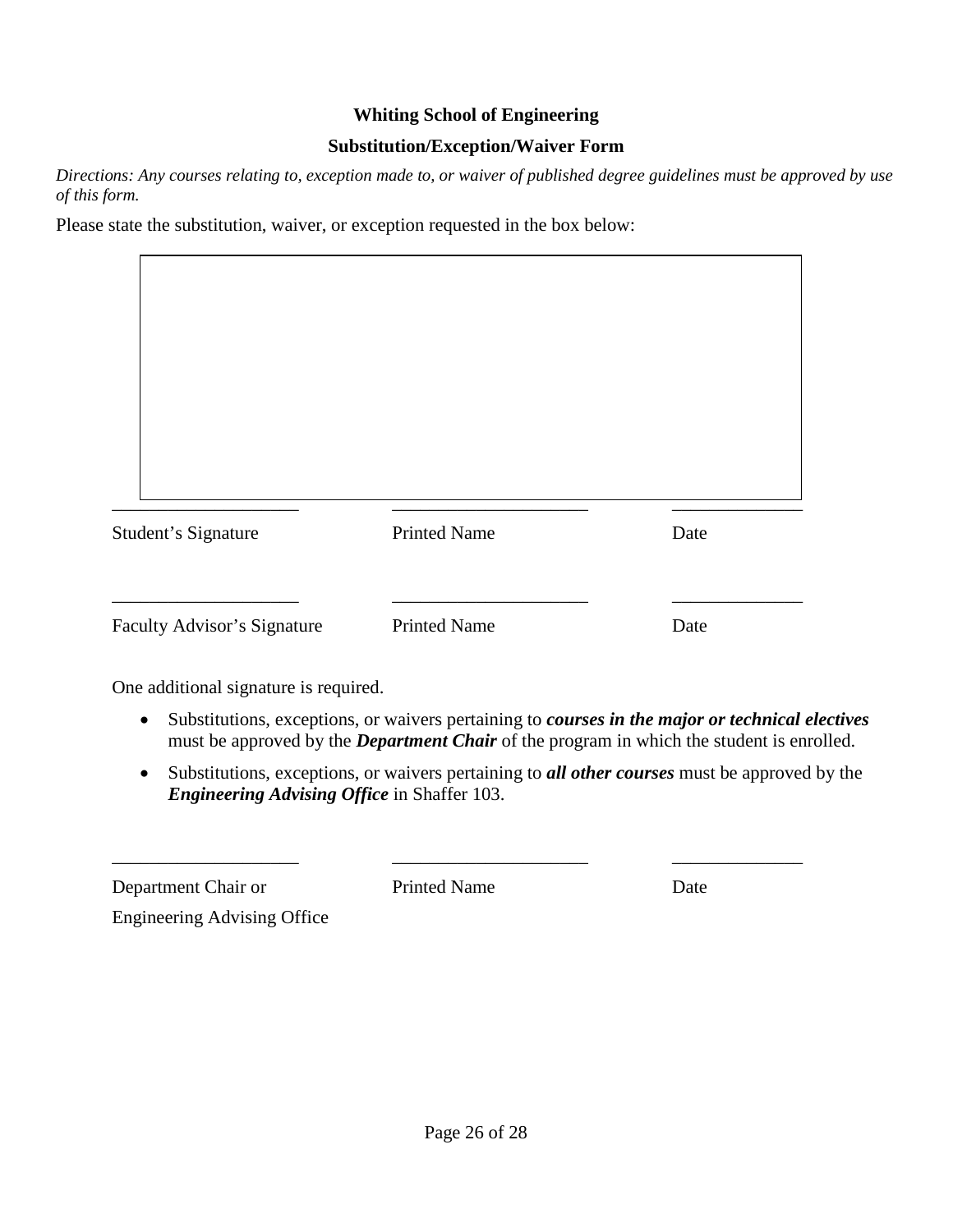# DIRECTORY OF FACULTY, STAFF, AND OTHER CONTACTS

# **DoGEE FACULTY**

| <b>Name</b>                         | <b>Telephone</b> | E-mail               | <b>Office</b> |
|-------------------------------------|------------------|----------------------|---------------|
| Dr. Hedy Alavi Senior               | 410-516-7091     | alavi@jhu.edu        | 215 Ames      |
| Lecturer, Assistant to the Dean     |                  |                      |               |
| for International Programs          |                  |                      |               |
| Professor William Ball              | 410-516-5434     | bball@jhu.edu        | 301 Ames      |
| <b>Professor Edward Bouwer</b>      | 410-516-7437     | bouwer@jhu.edu       | 312 Ames      |
| (Chair)                             |                  |                      |               |
| <b>Professor Grace Brush</b>        | 410-516-7107     | gbrush@jhu.edu       | 303 Ames      |
| <b>Assistant Professor Kai Loon</b> | 410-516-7095     | kailoon.chen@jhu.edu | 308 Ames      |
| Chen                                |                  |                      |               |
| Professor Hugh Ellis                | 410-516-6537     | hugh.ellis@jhu.edu   | 210 Ames      |
| <b>Assistant Professor Seth</b>     | 410-516-6042     | guikema@jhu.edu      | 205 Ames      |
| Guikema                             |                  |                      |               |
| <b>Assistant Professor Ciaran</b>   | 410-516-7102     | charman1@jhu.edu     | 306 Ames      |
| Harman                              |                  |                      |               |
| Professor Ben Hobbs                 | 410-516-4681     | bhobbs@jhu.edu       | 208 Ames      |
| <b>Assistant Professor</b>          |                  |                      |               |
| <b>Catherine Norman</b>             | 410-516-5031     | norman@jhu.edu       | 211 Ames      |
| Professor A. Lynn Roberts           | 410-516-4387     | lroberts@jhu.edu     | 206 Ames      |
| Professor Erica Schoenberger        | 410-516-6158     | $e$ ricas@jhu.edu    | 501 Ames      |
| Professor Alan Stone                | 410-516-8476     | astone@jhu.edu       | 304 Ames      |
| Professor Peter Wilcock             | 410-516-5421     | wilcock@jhu.edu      | 310 Ames      |

# **DoGEE CLASS ADVISORS (For more specific details about your advisor, please see your ISIS account.)**

| Class of          | Advisor                                                         |
|-------------------|-----------------------------------------------------------------|
| 2017 (Freshman)   | Edward Bouwer, Ben Hobbs                                        |
| 2016 (Sophomores) | Alan Stone, Lynn Roberts, Hugh<br>Ellis                         |
| 2015 (Juniors)    | Seth Guikema, Kai Loon Chen,<br>Erica Schoenberger, Grace Brush |
| 2014 (Seniors)    | Peter Wilcock, Ciaran Harman,<br><b>Bill Ball</b>               |